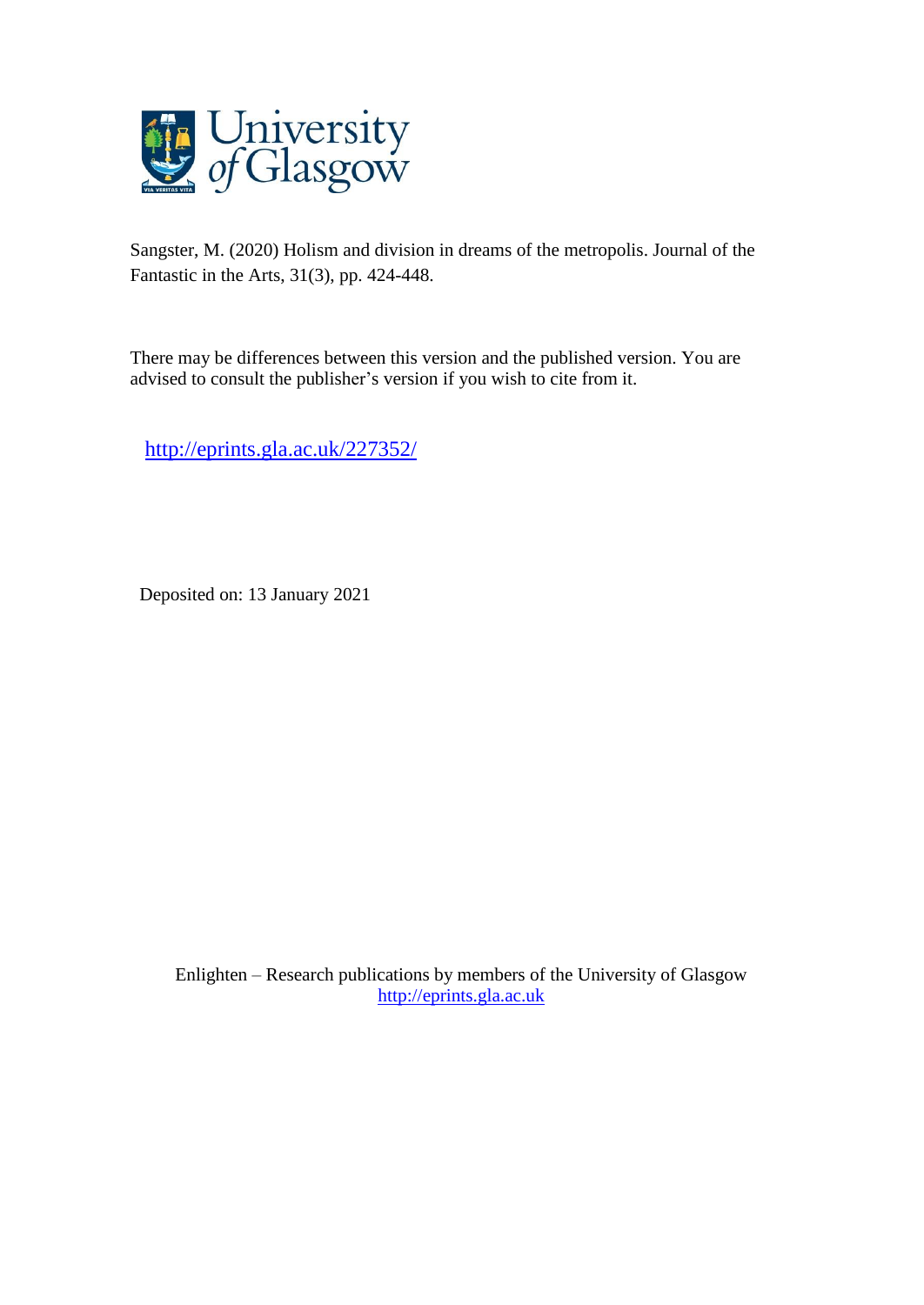#### **Holism and Division in Dreams of the Metropolis**

Matthew Sangster (University of Glasgow)<sup>1</sup>

In Italo Calvino's novel *Invisible Cities*, the Venetian explorer Marco Polo presents fifty-five brief, suggestive portraits of metropolises to the emperor Kublai Khan in imagined conversations that combine freewheeling, inspirational speculation with moments of anxious regulation. When Kublai challenges Polo on the nature of the cities he describes, Polo contends that "Cities, like dreams, are made of desires and fears, even if the thread of their discourse is secret, their rules are absurd, their perspectives deceitful, and everything conceals something else" (44). In his response, Polo strikes a balance between claiming that cities might reveal the hearts and minds of those who build and dwell within them and recognising that this putative affinity is bound up in layers of complex obfuscation. Cities for Polo can embody, reveal or represent essential human qualities, but reaching these plural truths is a difficult task. How we imagine urban environments can say a great deal about ourselves as both individuals and collectives, but metropolises are often figured as speaking in difficult tongues.

Much modern (and, indeed, Romantic and postmodern) city writing focuses overwhelmingly on the aspects of cities that Calvino's Polo places after his "even if", arguing that seeking to encompass a city is a fool's errand. Such writing rejects definition in favour of asserting the alienating effects of metropolitan complexity. It conceptualises urban spaces as zones within which self-consciously literary protagonists are fated to encounter confusion, disaffection and disenchantment, which serve to bring home to them the irreducible value of their own interpreting subjectivities. This approach has a strong presence in the academy in discourses elaborated by twentieth-century theorists such as Walter Benjamin, Roland Barthes, Guy Debord, and Michel de Certeau. Such critical writings often ignore or impugn high views or abstractions that depict cities as collective symbolic and social endeavours. De Certeau, for example, describes the "panorama-city" as "a 'theoretical' (that is, visual) simulacrum, in short a picture, whose condition of possibility is an oblivion and a misunderstanding of practices" (93). He is far from alone in implying – I believe erroneously – that conceptual versions of cities are inevitably dangerous totalisations to which the correct ethical response is to assert subjective independence by claiming that "Places are fragmentary and inward-turning histories, pasts that others are not allowed to read" (108).

1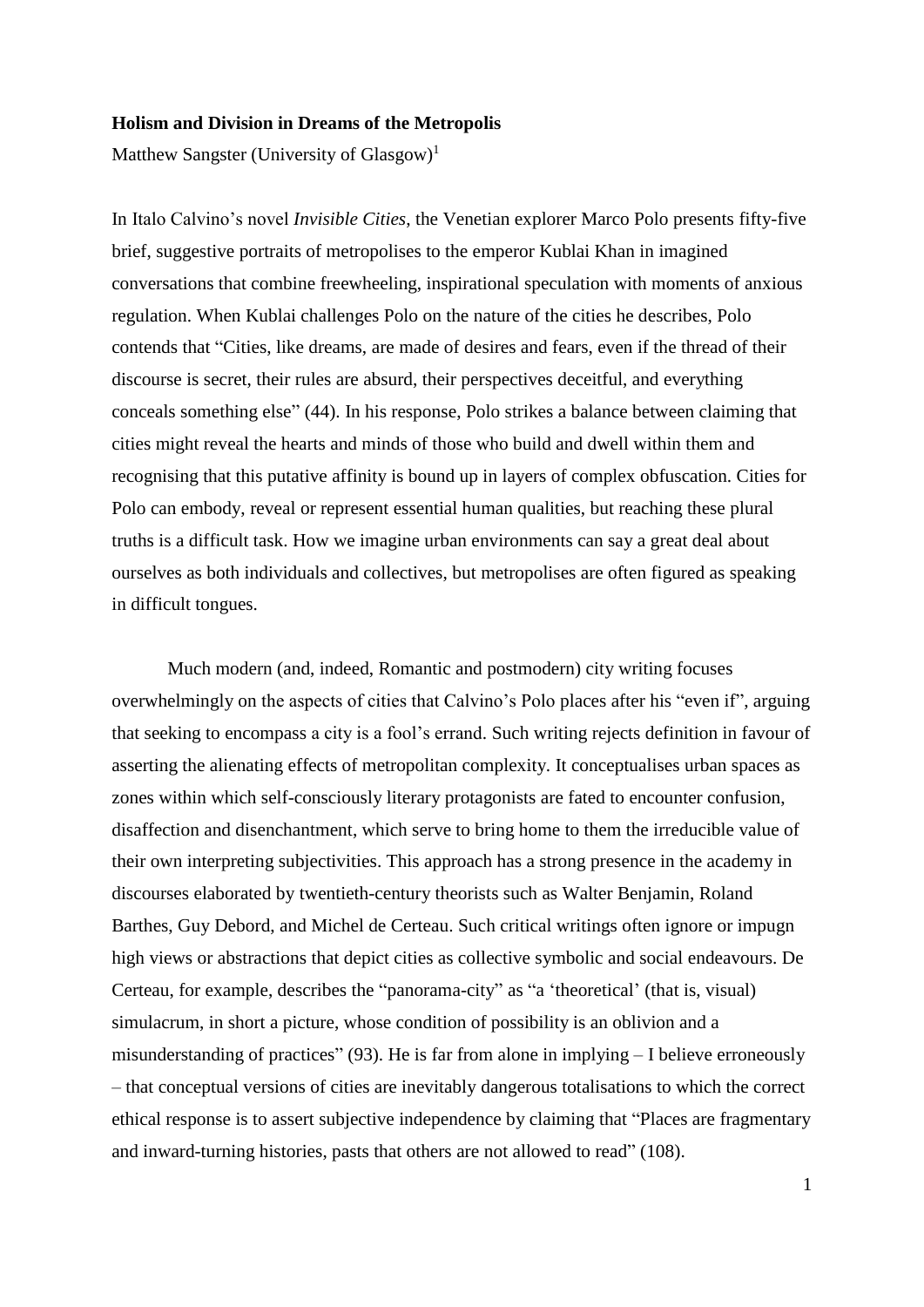The critical privileging of narratives of urban drift and disintegration has pushed collectivising and unironically transcendent city writing into marginal spaces. This tendency is particularly dominant in realist writing, but suspicious attitudes also manifest in less mimetic genres. As Helen Young concisely puts it, in much contemporary urban fantasy "[t]he metropolis is understood as both symbol and manifestation of the problems of modernity" (141). However, fantastic traditions have also created and preserved spaces within which imaging entire cities can be an act of utopian ethics, a powerful mode of critique or a means for thinking about how we might productively align with our urban environments. Some spaces of urban possibility have been developed through experimental and avant-garde practices like Calvino's, while others utilise the reconfigurable affordances of older tropologies. In employing such techniques, even relatively conservative imaginaries can obtain a kind of contextual radicalism through daring to imagine a whole, rather than falling back on the dominant topos of fragmentation. Real cities are inevitably knotty and multifaceted, but to assert that they are only this is to deny their capacity for serving as loci for developing consensuses and observing and partaking in the interactions of difference. In building cities together, we accomplish things that exceed our individual capabilities. In reading and writing cities together (which, after all, takes rather less work than constructing them in reality), we can create a multiplicity of potential ways of understanding what the conurbations we have created could mean for us.

In this essay, I propose to address how and why a diverse cluster of fantastical and experimental writers have profited by cutting through the Gordian knot of realist complexities to make assertions about the essential characteristics of imagined metropolises. The principal subjects will be fictions by M. John Harrison, Terry Pratchett, J.R.R. Tolkien, Ursula K. Le Guin, Calvino, G.K. Chesterton, and N.K. Jemisin. As the size of this company indicates, my aim will not be exhaustive analysis of a particular example, but rather to evoke a wide range of productive uses for whole imagined cities in order to counter negative stereotypes about holistic conjurings. Some of the metropolises I will discuss represent unifying ideals, but they are far from being as myopic and deceptive in their doing so as critiques like de Certeau's would imply. In these texts, holistic evocations and the conjuring of oppositions produce ideals and counter-ideals that can help us address the important issues that Polo's statement to Kublai Khan implicitly raises. If our cities conceal aspects of our ambitions and longings,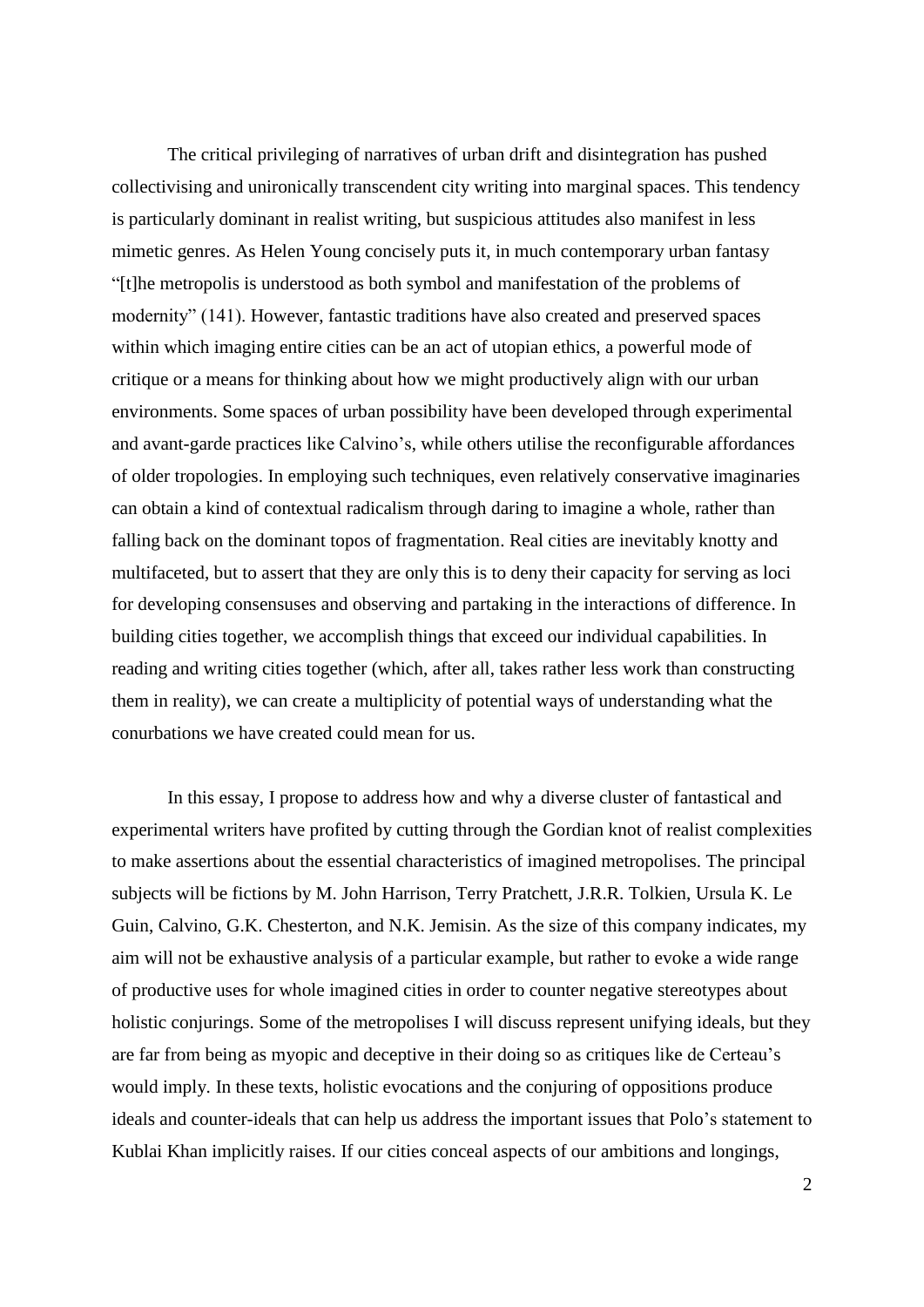how are these crystallised, and what might we learn from attempting or imagining their interpretation?

Imaging cities holistically and mapping urban characteristics through evoking stark divisions are both traditions with deep roots. A quintessential example of an imagined urban unity is "that great citie, the holy Hierusalem, descending out of heauen from God" in *Revelation* (22:10). The New Jerusalem manifests holistic qualities in numerous ways. It is displayed to John of Patmos by an angel from "a great and high mountaine" (22:10), from which its layout and character can fully be discerned. It emits a unified and unifying light. It displays a perfect symmetry, forming an enormous square, with three pearl gates on each of its four walls. Its vast dimensions are grounded in multiples of twelve, a figure derived from earlier Biblical numerologies and from Christ's apostles, who are also represented by the precious stones that form the city's literal and figurative foundations. Rather than being concentrated in a single temple or distributed unevenly, grace permeates the whole metropolis, breaking down the hierarchies of power that usually manifest in urban topography. While some are barred from entry – "any thing that defileth, neither whatsoeuer worketh abomination, or maketh a lie"  $(22:27)$  – the city itself is a place of transcendent togetherness, whose inhabitants are open to each other and guaranteed to be worthy of trust.

The conclusion of *Revelation* represents a powerful act of wishful projection, but one that is grounded in the evocation of alternatives. While the New Jerusalem is a unified city, its existence within the larger structures of the Bible qualifies its utopianism by deflecting it into the future and juxtaposing it with other urban possibilities. Alexander Irvine has noted perceptively that "utopian disappointment informs the ancestry of the fantastical city" (204), and this is often true on multiple levels, operating within works as well as within larger traditions. The speculative New Jerusalem is built on the ruins of prior disappointments. In *Revelation*, it opposes and replaces Babylon, which has "become the habitation of deuils, and the hold of euery foule spirit" (18:2). If the New Jerusalem is brought together in the light of God, Babylon's unifying feature is the prevalence of sin: "For all nations haue drunke of the wine of the wrath of her fornication, and the Kings of the earth haue committed fornication with her, & the Merchants of the earth are waxed rich thorow the abundance of her delicacies" (18:3). Both the New Jerusalem and Babylon are totalising representations, but each acquires further vividness through the contrast, which conjures a critical reflection on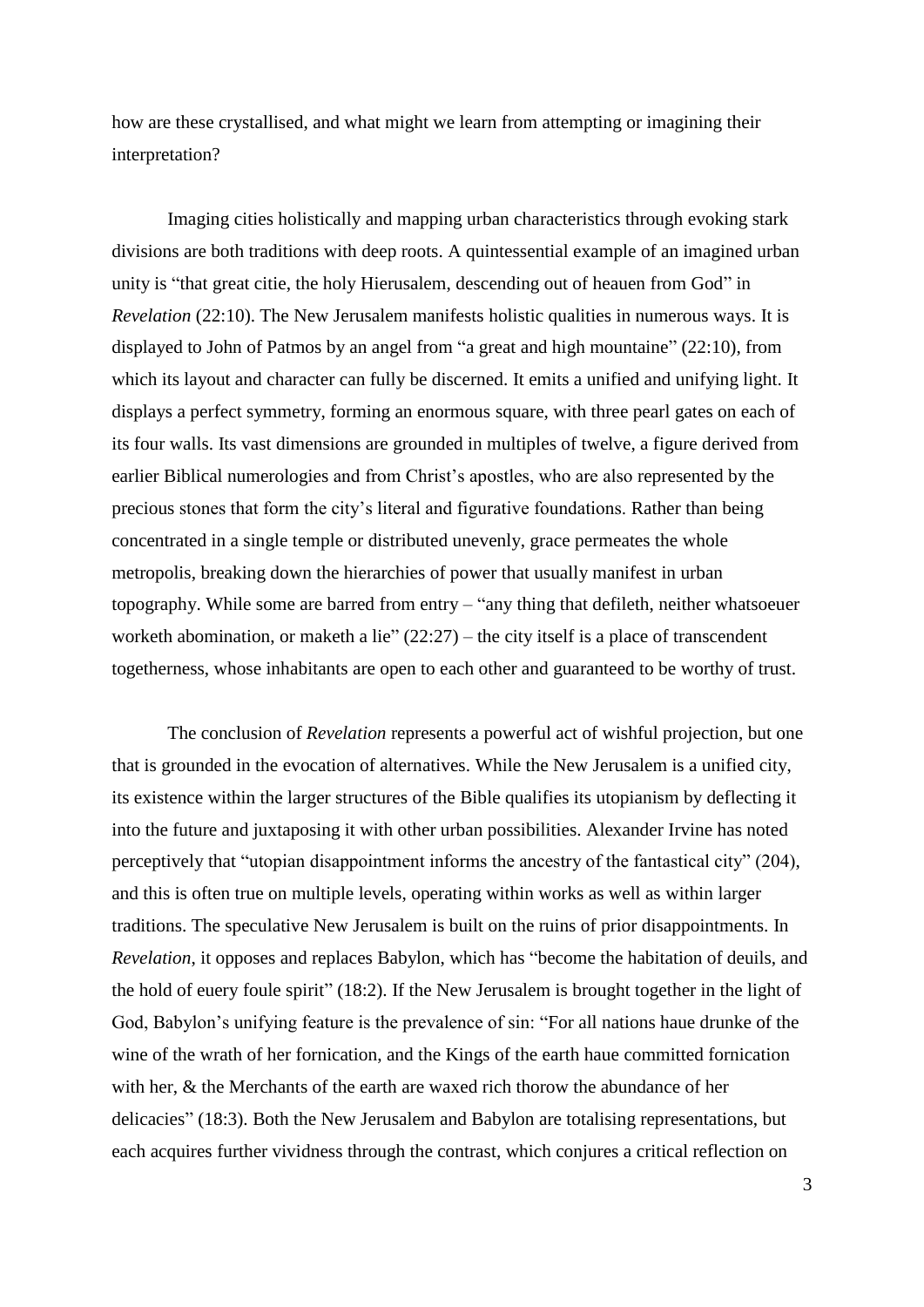the community values that should ground a harmonious urban space. Another counterfoil and context for the promised city is the one whose glory was lost: the Jerusalem of *Lamentations*: "How doeth the citie sit solitarie that was full of people? How is she become as a widow? She that was great among the nations, and princesse among the prouinces, how is she become tributarie?" (1:1). What might be gained in the New Jerusalem is shaped and shadowed by the Jerusalems that came before. Its imagined unity is thus contingent on moving beyond the forms of division that plagued earlier bearers of its name. In this respect, it is not a promise, but a challenge.

These biblical city imaginaries marshal rhetorical and moral force through positing their subjects as possessing dominant characteristics. Rather than insisting on the ungraspable complexities of urban environments, they use writing's stark powers of definition to sketch positive and negative models that can be offered as grounds for discussion or consensus. Attaching unities to places can be particularly powerful in religious rhetoric, but is by no means limited to theologically-inflected texts or fantastical projections. Two secular examples of strong urban identities with considerable cultural influence would be democratic Athens and mighty Rome. These contested Classical characterisations linger as literary ideals that can be activated to speak to contemporary concerns, but which can also be supplemented and challenged with more detailed historical evidence to negotiate truth claims and ethics. Such identities do not constitute the last word on these cities; rather, they act as first words, points of understanding from which new dialogues, consensuses, and contentions can be built. Conceptual cities like these can thus serve as powerful shorthand for articulating complex concepts, just as Calvino's Polo asserts (and practices). In using imagination to render a city as a knowable text, we can open a common space for negotiation.

The abstracting power of speculative literature makes it particularly well suited to the task of conjuring imaginary cities to experiment with thought and affect. A compelling – if relatively involved – example is M. John Harrison's Viriconium, assembled from the ruins and salvage of the Afternoon Cultures, revering "stability and poetry and wine-merchants" ("The Pastel City" 27). It takes no more than this very short description to strike the base note of a civilisation fading into phantasmagorical decadence. This note resonates with real-world examples and their literary interpretations – there is certainly something of W.B. Yeats' Byzantium here – while allowing space for variations on the theme. Summarising the city at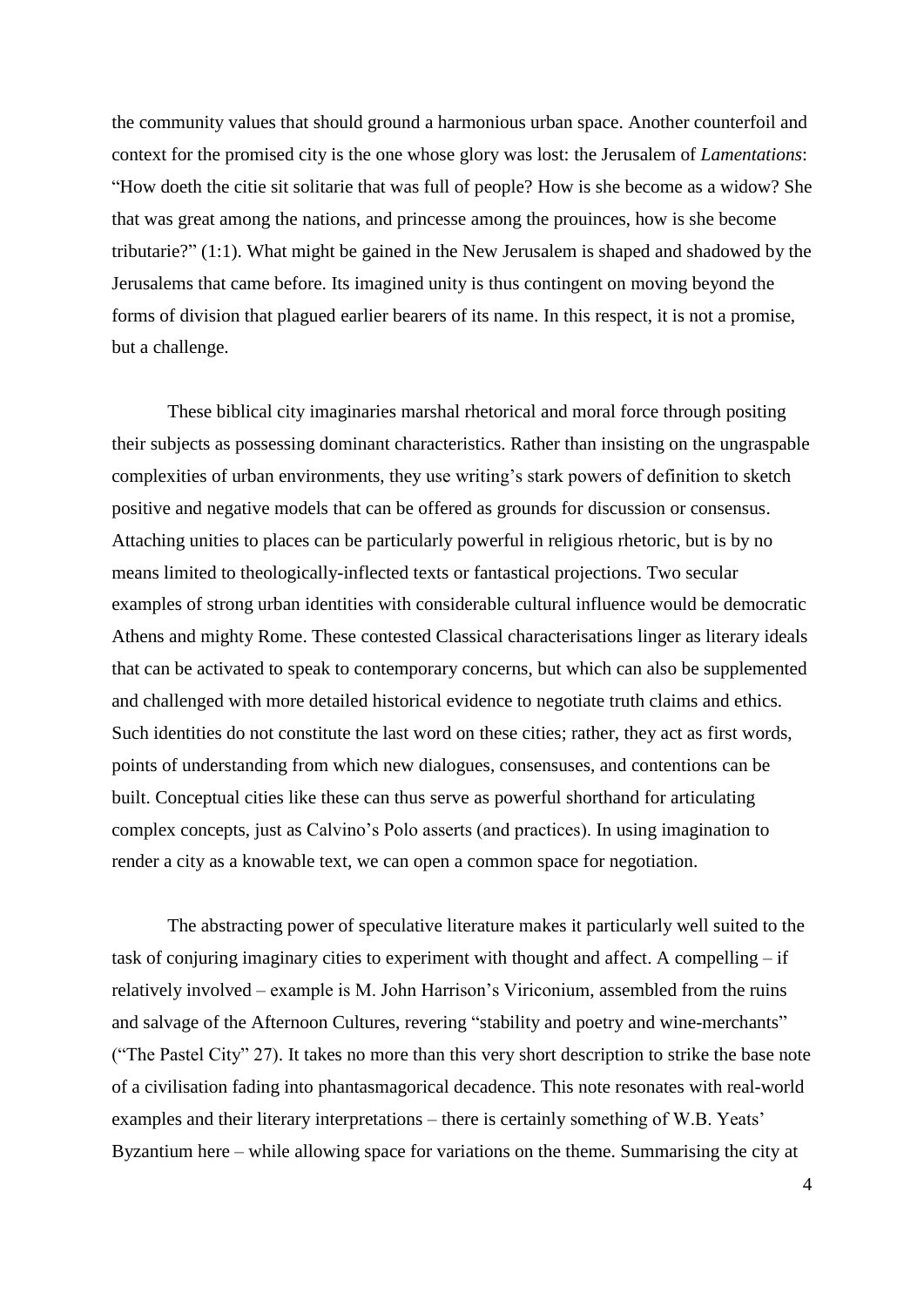the end of the second of the three longer stories set there, Harrison evokes Viriconium's "achingly formal gardens and curious geometries, its streets that reek of squashed fruit and fish; its flowers like purple wounds on the lawns of the 'Hermitage' at Trois-Vertes; its palace like a shell" before ending his sentence, "how can one deal with it in words?" ("A Storm of Wings" 359). The irony, of course, is that Harrison knows perfectly well how to make a metropolis from words: by evoking pregnant details that do just enough to fire readers' imaginations to collaborate in the city's construction. As the Viriconium stories proceed, the city recedes deeper into imagination, until in the last story, it has become an aspiration, theoretically reachable from our world, but existing most strongly as a dream of a more intense existence:

In Viriconium the light was like the light you only see on record covers and in the colour supplements. Photographic precision of outline under an empty blue sky is one of the most haunting features of the Viriconium landscape. Ordinary objects – a book, a bowl of anemones, someone's hand – seem to be lit in a way that makes them very distinct from their background. The identity of things under this light seems enhanced. Their visual distinctiveness becomes metonymic of the reality we perceive both in them and in ourselves. ("Young Man's Journey" 546)

If the New Jerusalem is a city of faith, Viriconium is a city of art, acting as a locus of desire for beauty, freedom and meaning while evoking attendant concerns regarding appropriation, usefulness and the justice of disorder. While we are told we cannot know everything about Viriconium, its strongly evoked core identity allows us to participate in the fascination felt by the characters who inhabit and strive for it. We can understand something of their fealty without perceiving every detail of their visions.

The idealising power of such cities serves as a potent counterpoint to the alienated modes of thinking about the city that are generally preferred in literary fiction. The New Jerusalem is a coherent projection, utopian in the sense developed by Ernst Bloch in that it represents an ideal to aspire towards. Viriconium is more self-consciously complex in its moral implications, but its representations nevertheless admit the fascination and desirability of city life, encoding the importance of its inhabitants' communal creation of an ethos over time. The core identities of both these projected cities possess a powerful and controlled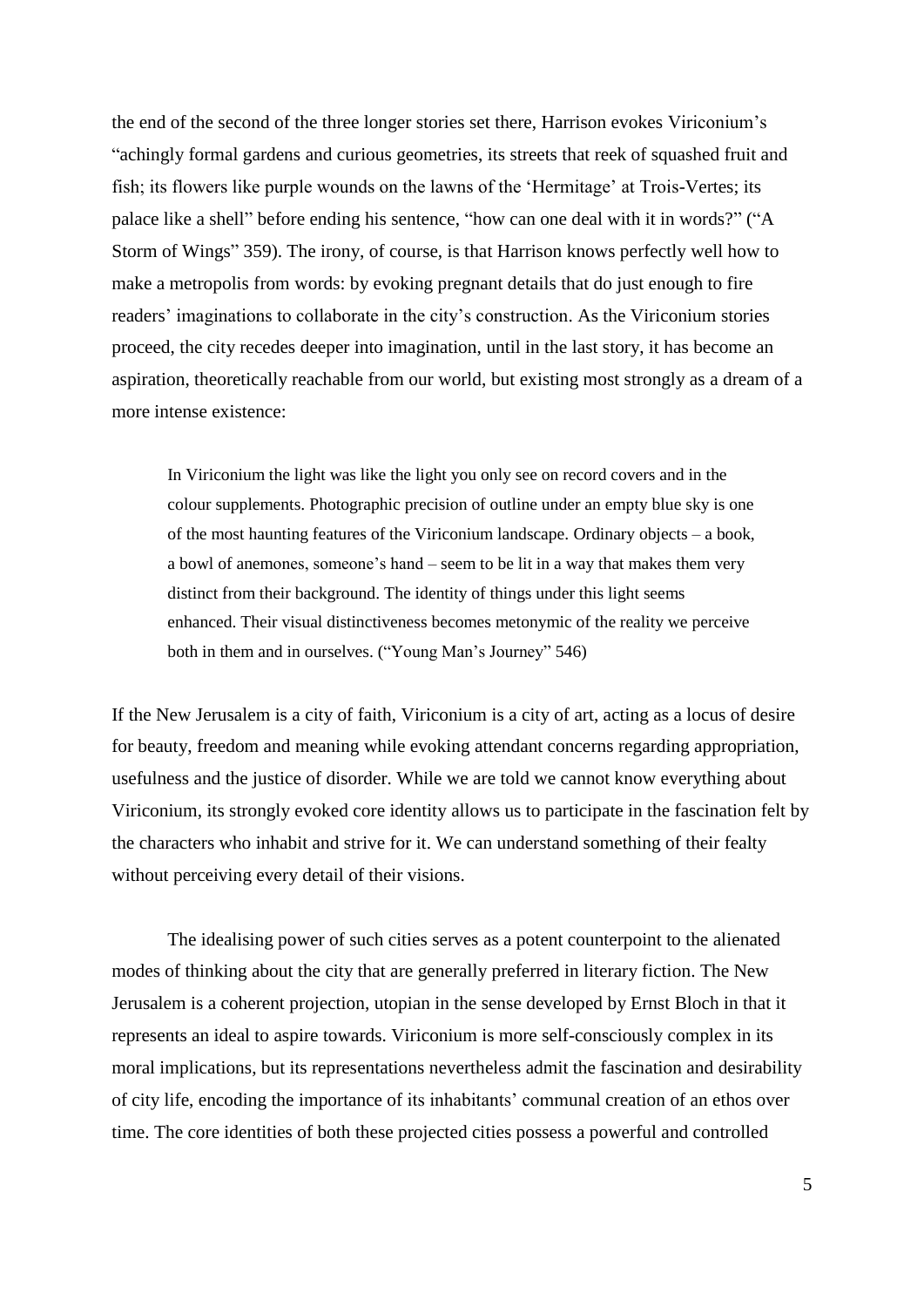(albeit not necessarily exclusive) symbolic capital that grounds the manners in which they can be negotiated.

By contrast, in canonical literary writing, the city is often a space of uncontrolled and uncontrollable profusion. This mode might be typified by William Wordsworth's description of London as a "monstrous ant-hill on the plain/ Of a too busy world!" (177). There is a form of unity here, but it is a form that can never resolve into a genuinely meaningful kind of existence and to which individuals like Wordsworth can never be reconciled. In his autobiographical account in *The Prelude*, Wordsworth takes a path followed by numerous later writers by setting his subjectivity against the city, arguing that it serves best as "a solemn back-ground, or relief,/ To single forms and objects" and asserting that in crowds "The face of every one/ That passes by me is a mystery!" (197). Selves cannot properly be negotiated in Wordsworth's London; they can only be defined against it.

While struggling to find a place for forms of literature that were increasingly interested in the mental experiences of individuals, Wordsworth and other Romantic-period writers played a key role in writing up cities as the paradigmatic spaces of an encroaching modernity. The modes of perception they privileged encourage negatively inflected, or even paranoid, engagements with urban space, in which the writer is a temporary intruder. Such writing almost inevitably foregrounds individual experiences, a tendency from which some critics have sought to draw sharp aesthetic hierarchies. Opening his book *Imagined Cities*, Robert Alter disparages scholars who "speak about how the novel 'represents' or 'reflects' the reality of the city" (ix). Instead, he emphasises the importance of "the practice of conducting the narrative […] through the moment-by-moment experience—sensory, visceral, and mental—of the main character or characters" (x). His subjects in examining "experiential realism" are principally the usual suspects: Gustave Flaubert, Charles Dickens, Andrei Bely, Virginia Woolf, James Joyce, and Franz Kafka. For Alter, worthwhile city imaginaries are constituted by characterised subjectivities; he contends that "what a writer will pick up in the city depends on his or her own sensibility, psychology, and preoccupations" (158). Rather than representing shared experiences, such accounts fetishise particularity. The high place from which John of Patmos views the New Jerusalem is not a desirable location for such evocations. Instead of an equal wide survey, the quintessential experience of the metropolis in such writing is defined by rushes of images, cross-cuts, and fragments.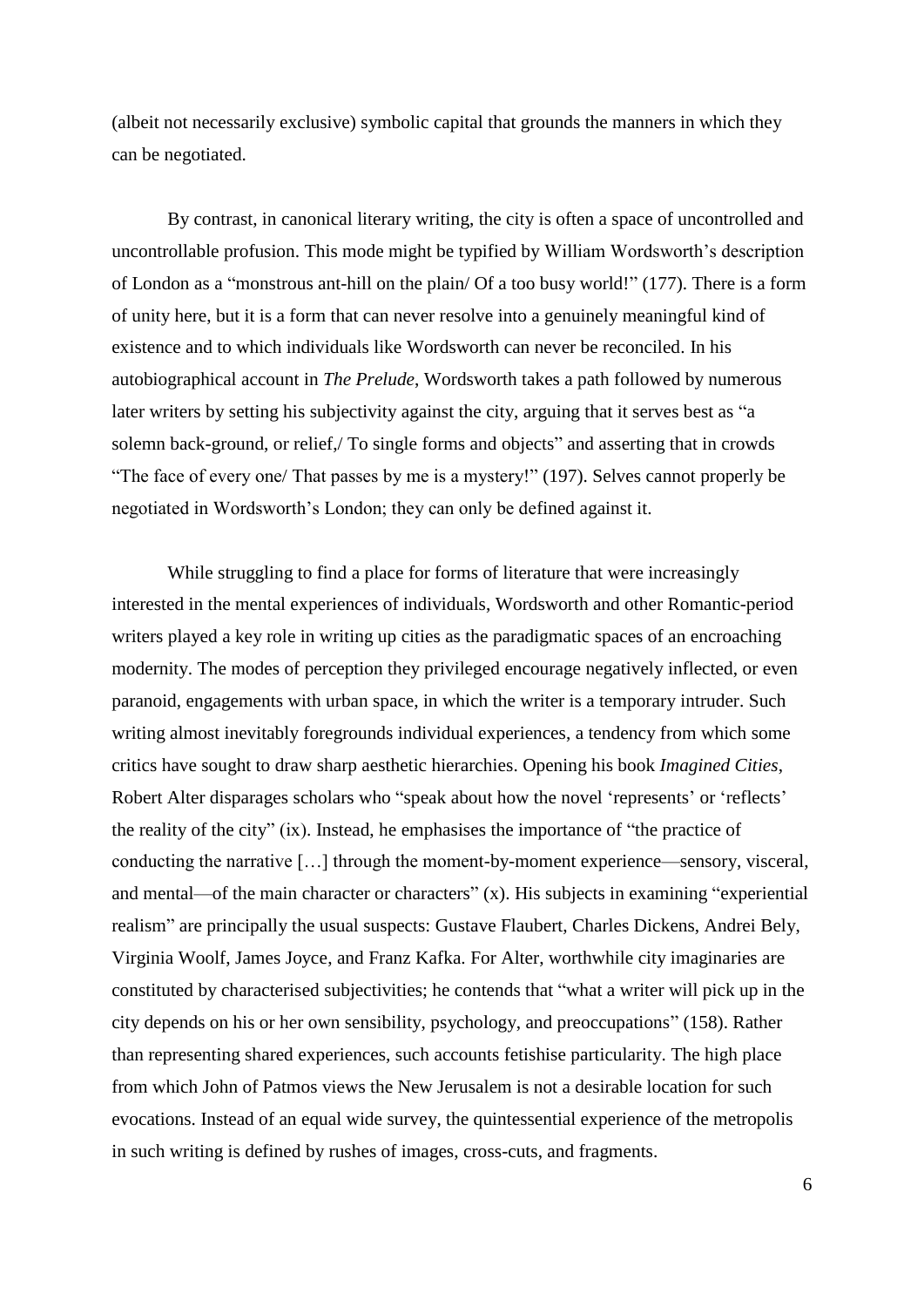While Alter's subjects are novelists associated with the Victorian period and with High Modernism, elements of the tradition he traces remains influential in the writings of contemporary psychogeographers such as Iain Sinclair, which privilege the neglected and the overwritten:

On the south side of Roman Road, beyond the sorry huddle of stalls, and out behind the low and middle-rise barrier of public housing, is the relic of Victoria Park Cemetery (**VPC 1845**), one of the most notorious bonepits of its era. They folded whole streets into the clay, stamped them down below the grassline as they were later to stack them above. Ground lucky to call itself contagious. This is where the Australian Aboriginal cricketer "King Cole" was buried, lace-lunged, and where a commemorative eucalyptus tree still struggles for life. Meath Gardens is a favourite of mine, one of the extramural city's most numinous (unvisited) locations. Rain is a given here, even when the surrounding streets are ritzed with sunlight. Trees, fat with the arguments of the dead, take on the most extraordinary shapes. They dominate otherwise undistinguished turf. They repel dogs. (39)

This visionary passage typifies some of the strengths of a style grounded in evoking mental assemblages. Sinclair employs alienated urban subjectivity as a potent mode of witnessing: a means of recording the violence of metropolitan authorities and the strange specificities of zones that most inhabitants neglect. His texts model a kind of engagement vested in both painstaking research and oblique strategies of movement and attention. In Sinclair's company, new layers of the city are revealed, decoded, and created for readers who are prepared to follow his unconventional trails. This is a highly seductive mode, and one with numerous analogues in non-realist fiction. Stefan Ekman writes that modern urban fantasy's key thematic concerns include "[d]ark, labyrinthine, or subterranean settings that obscure our view; social outcasts we consciously look away from; and fantastical beings that hide out of sight [which] combine to produce a strong focus on that which in some sense or other is not seen" (463). Like Sinclair, and like modernist theoreticians of the city, many of the urban fantasies Ekman examines are preoccupied with a countercultural project of decoding hidden aspects of the city, invested primarily in rendering idiosyncratic urban complexity.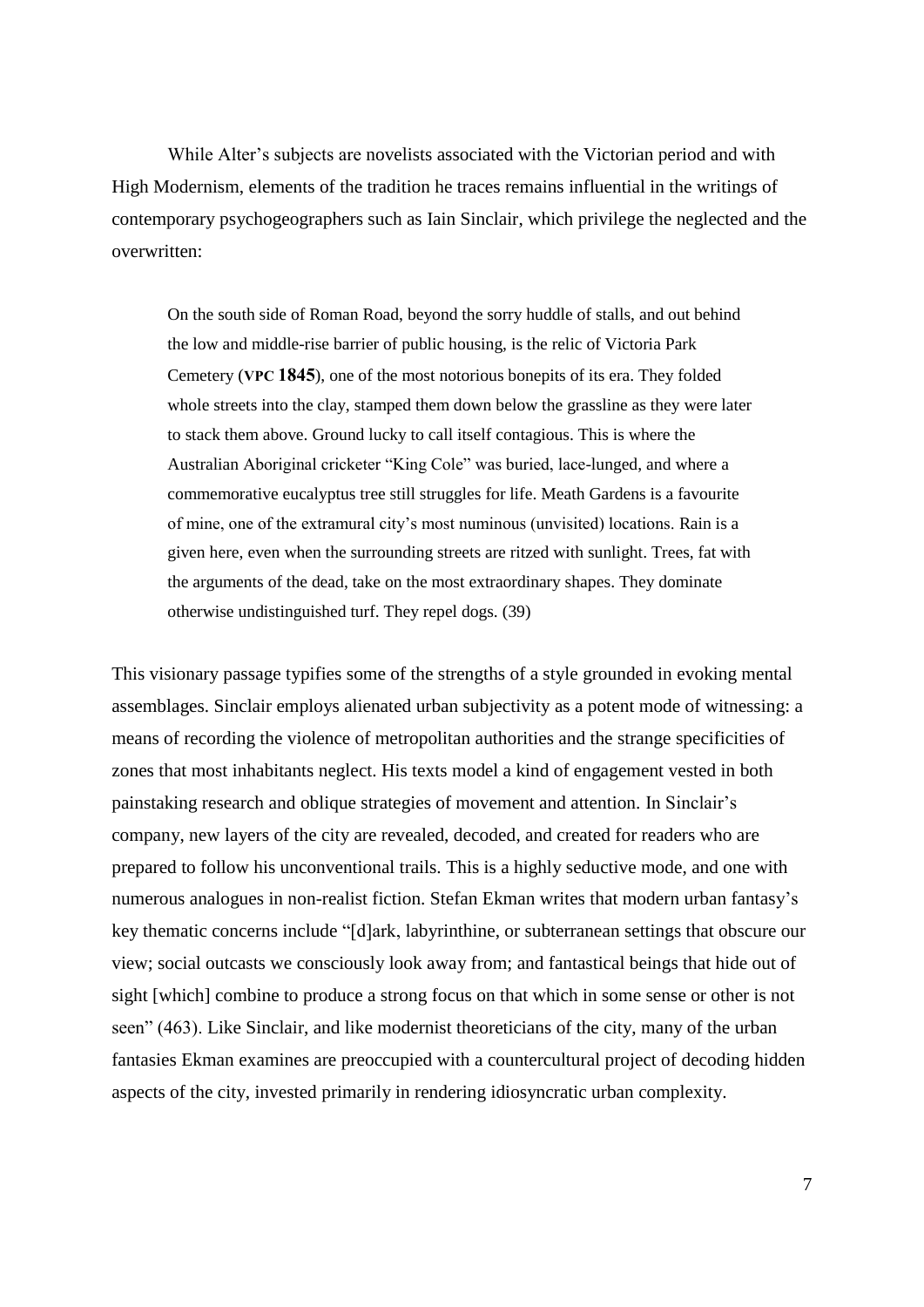In many respects, this is a logical and attractive approach: cities are big, complicated places with tangled histories and numerous stakeholders. However, there also inherent and potentially problematic contradictions in asserting metropolitan complexity through selfreflexive textuality. Writers and critics are often suspiciously keen to claim that cities work like the books that ground their expertise. For example, Richard Lehan claims that "the city and its literature share textuality […] Shared are constructs built on assumptions about the mechanistic, the organic, the historical, the indeterminate, and the discontinuous. From Defoe to Pynchon, reading the text has been a form of reading the city" (8). Lehan is certainly correct in that metaphors of textuality are commonly employed in discussing metropolitan environments. When Teju Cole's narrator Julius in *Open City* describes a New York site he encounters as being "a palimpsest, as was all the city, written, erased, rewritten" (59), he is treading over very well-worn ground. However, such metaphors of equivalence occlude the insistent drive of the finite narratives into which they are incorporated, which serve to order the city even when resisting urban hegemonies. Sinclair, for example, possesses a vast knowledge of metropolitan arcana, but is necessarily selective in his writings. His prose can suggest and record happenstance, but the choice to do so imposes a method and a discrete structure. Similarly, *Open City* asserts palimpsestic multifariousness while itself being a slim literary novel told from a single, self-consciously pretentious point of view. Text, as a form of highly structured linguistic communication, possesses rationalising and determining powers that literary writing (somewhat perversely) often finds uncomfortable and embarrassing. In this respect, the common analogy between writing and the city functions as a defensive manoeuvre that implicitly asserts the inexhaustibility of the literary work: if texts and cities can be made to seem the same, texts must also contain multitudes.

However, in practice, the equivalence between cities and texts is not particularly neat. As Calvino has it, "the city must never be confused with the words that describe it" (61). Stating that cities are like texts is not a disinterested assertion, but one that sets up authors (as highly-qualified text-shapers) in positions of power over urban environments. In literary modes that privilege subjectivity, readings redound upon writers, and few writers wish to be identified as banal or quotidian observers. The self-interested assertions of authors and critics have thus created a dominant discourse of city writing with a vested interest in propagating the contradictory idea that cities are fiendishly and alienatingly complex while also yielding fruitfully to bounded textual expertise. While this can be true, it should be clear that this is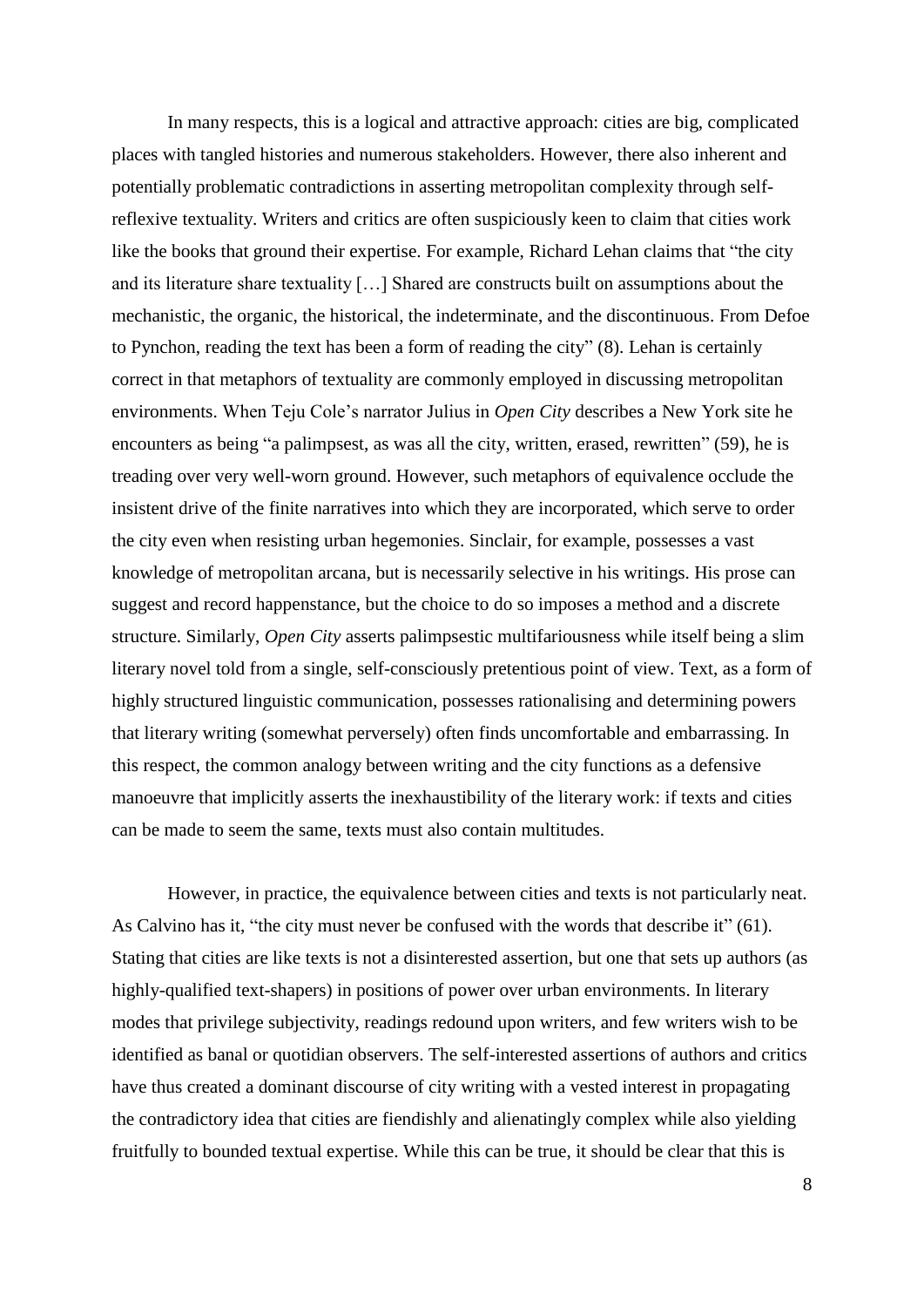not the only possible strategy for tracing urban meaningfulness, as is evidenced both by the effectiveness of alternative representations of cities in forms like statistical accounts, aerial photographs, and synoptic topographies and by city writing that leans in to the rationalising and abstracting possibilities of text.

The fetishisation of profuse textuality can be an effective way of resisting urban platitudes and autocracies, but it can also become problematic when it is used to place its creators at the apex of the kinds of hierarchies they affect to critique. The virtuosic displays of sensitivity developed by the alienated masters of urban complexity have created an ugly undercurrent that perceives cities as necessarily degrading the humanity of those less adept at textual decoding. We might think of T.S. Eliot's sneering depiction of "the typist home at tea time" and the "young man carbuncular" in "The Fire Sermon" (*Waste Land* III, ll. 222, 231), or the passage in Lewis Mumford's influential 1938 study *The Culture of Cities* where he asserts that

This metropolitan world […] is a world where the great masses of people, unable to have direct contact with more satisfying means of living, take life vicariously, as readers, spectators, passive observers: a world where people watch shadow-heroes and heroines in order to forget their own clumsiness or coldness in love, where they behold brutal men crushing out life in a strike riot, a wrestling ring or a military assault, while they lack the nerve even to resist the petty tyranny of their immediate boss: where they hysterically cheer the flag of their political state, and in their neighborhood, their trades union, their church, fail to perform the most elementary duties of citizenship. (258)

In Mumford's depiction, most city dwellers are fundamentally inadequate, using metropolitan distractions to avoid both moral responsibility and the emptiness of their lives and minds. According to implicitly dystopian modes like this, cities wreck us unless we possess a kind of privileged subjectivity that is not in itself enough to change anything, but can at least allow us to register how far others have fallen. In this discourse – a disturbingly common one – literary accounts present the views of a few sensitive survivors bemoaning the sins of an incomprehensible Babylon, with no New Jerusalem in sight. In lighting out for underrecognised particulars, the general can be condemned to wrack and ruin.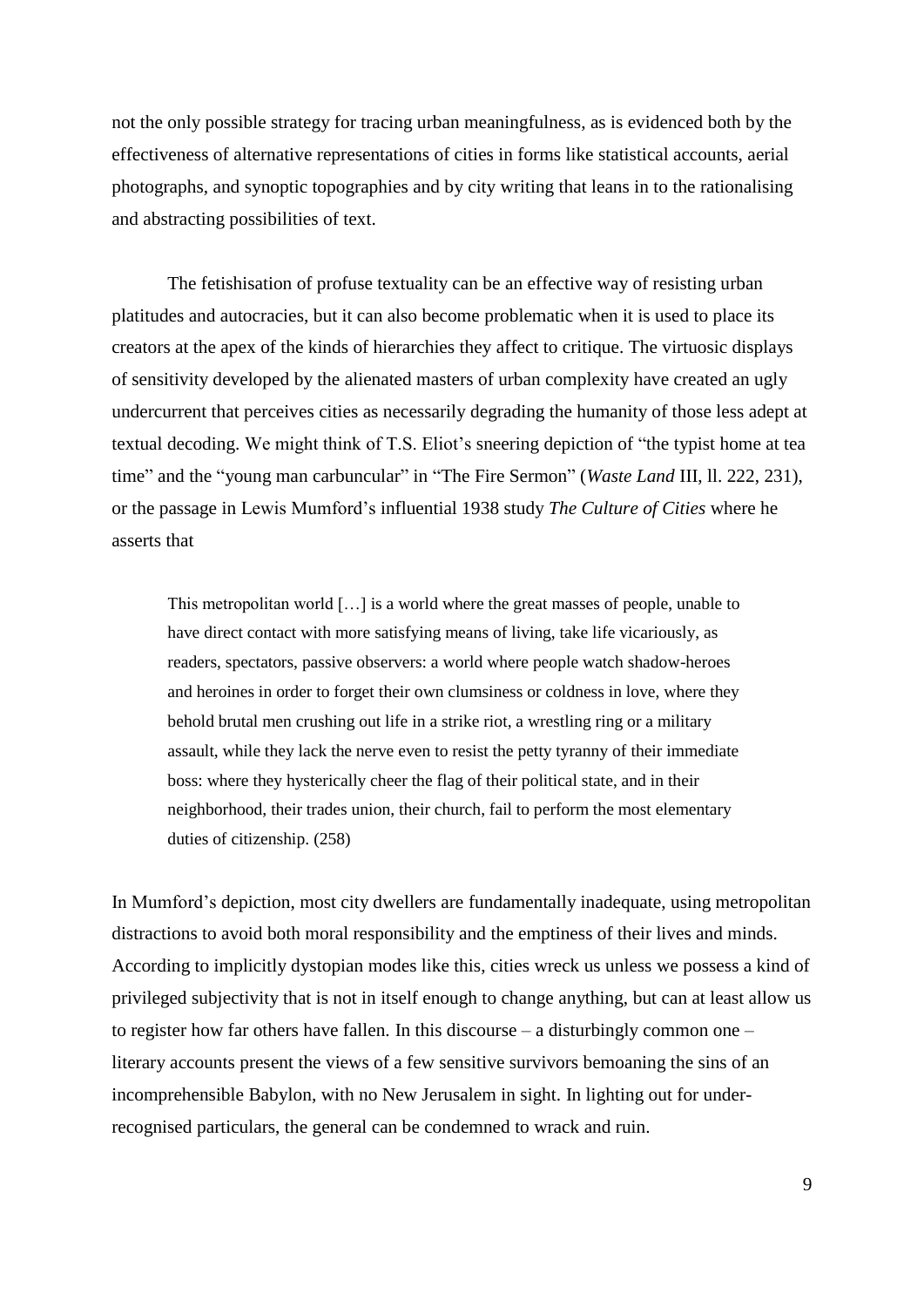The intense negativity towards cities and their populations developed through selfconsciously elite textuality is, when you think about it, rather disturbing. If the dominant mode in literature is to assert that we should not like and cannot really reconcile the zones of the earth's surface where humanity has most obviously asserted its control, then something has gone wrong somewhere. Cities, after all, are collaboratively constructed from buildings designed (albeit sometimes badly) to be our homes and host our networks and institutions. They are built on ground that we have reshaped and honeycombed, connected by roads and wires and pipes that allow for the transmission of food and water and people and power. They are symptoms, evocations, and enablers of concentrated humanity. This being the case, it is remarkable that literary writing so often insists on condemning or turning away from them in order arrogantly to claim that nature is more welcoming and comprehensible (a deeply dubious and ironically anthropocentric proposition). Similarly, it is odd that so much lauded city writing insists that the only interesting way of reading the city is against the grain. Are the environments we have shaped together really so objectionable that any gestures towards unity deserve principally to excite contempt? Or is it rather that our tendency to privilege urban writing that highlights the textual, the discontinuous, and the self-reflexive has led to a situation where literary representations are rewarded for imagining the trees, rather than the forest?

To address these issues, I believe it is worth paying more serious attention to fantastical forms of writing that dare to dream about larger urban ideals, rather than confining our attention solely to nightmare visions that construct the built environment "as despot, as vampire, as alien enemy" (China Miéville, "The Conspiracy of Architecture", 30). While texts that render cities as comprehensible wholes can be condemned (sometimes rightly) as airy-minded utopianism or coercive propaganda, this does not exhaust their potential, which might encompass important practical as well as philosophical or aesthetic ends. In his 1960 study *The Image of the City*, Kevin Lynch employs a suggestive alternative linkage between text and metropolis when he argues that the most important quality for an ideal city is legibility. "Just as [the] printed page, if it is legible, can be visually grasped as a related pattern of recognizable symbols," he writes, "so a legible city would be one whose districts or landmarks or pathways are easily grouped into an over-all pattern" (3). For Lynch, legibility represents a life-improving ideal. However, the "would be" in his statement is important. In practice, he recognises that cities seldom resolve neatly into patterns: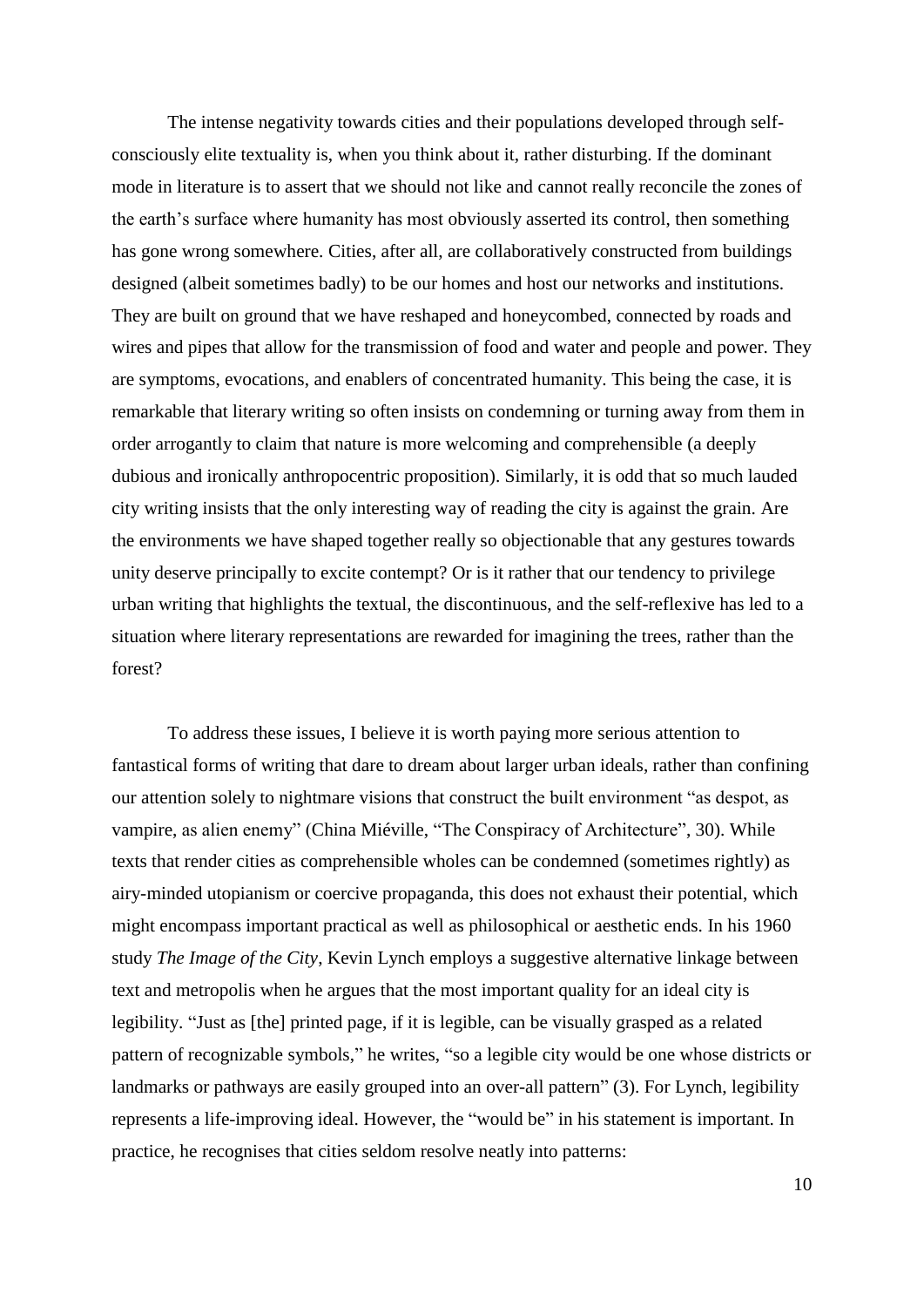Like a piece of architecture, the city is a construction in space, but one of vast scale, a thing perceived only in the course of long spans of time. City design is therefore a temporal art, but it can rarely use the controlled and limited sequences of other temporal arts like music. On different occasions and for different people, the sequences are reversed, interrupted, abandoned, cut across. It is seen in all lights and all weathers. (1)

In this passage, Lynch highlights the qualities of spatiality and temporality that city writing also commonly enjoys. However, his use of the textual metaphor of legibility and his evocation of controlled and limited sequences both speak to writing's under-recognised potential for conjuring shared perceptions that might allow us better to understand what we do when we make a city together. Understanding is, after all, a precondition of effective agency. It is, as Lynch asserts, difficult to create a legible city in bricks, mortar, and systems, but it is not so difficult to suggest one in prose, and such suggestions might in turn be read back out as we seek to know what we and our ancestors have done when we have reared up buildings and connected ourselves through them.

The stakes here are high, as can be shown by turning directly to a fantastical example. In the universe of Terry Pratchett's Discworld, belief literally shapes reality. This tendency is often employed for comic effect, but Pratchett was aware of its serious implications, as he shows in one of his finest pieces of writing, a dialogue between Death and his granddaughter:

"All right," said Susan, "I'm not stupid. You're saying humans need...*fantasies* to make life bearable."

REALLY? AS IF IT WAS SOME KIND OF PINK PILL? NO. HUMANS NEED FANTASY TO BE HUMAN. TO BE THE PLACE WHERE THE FALLING ANGEL MEETS THE RISING APE.

"Tooth fairies? Hogfathers? Little—"

YES. AS PRACTICE. YOU HAVE TO START OUT LEARNING TO BELIEVE THE *LITTLE* LIES.

"So we can believe the big ones?"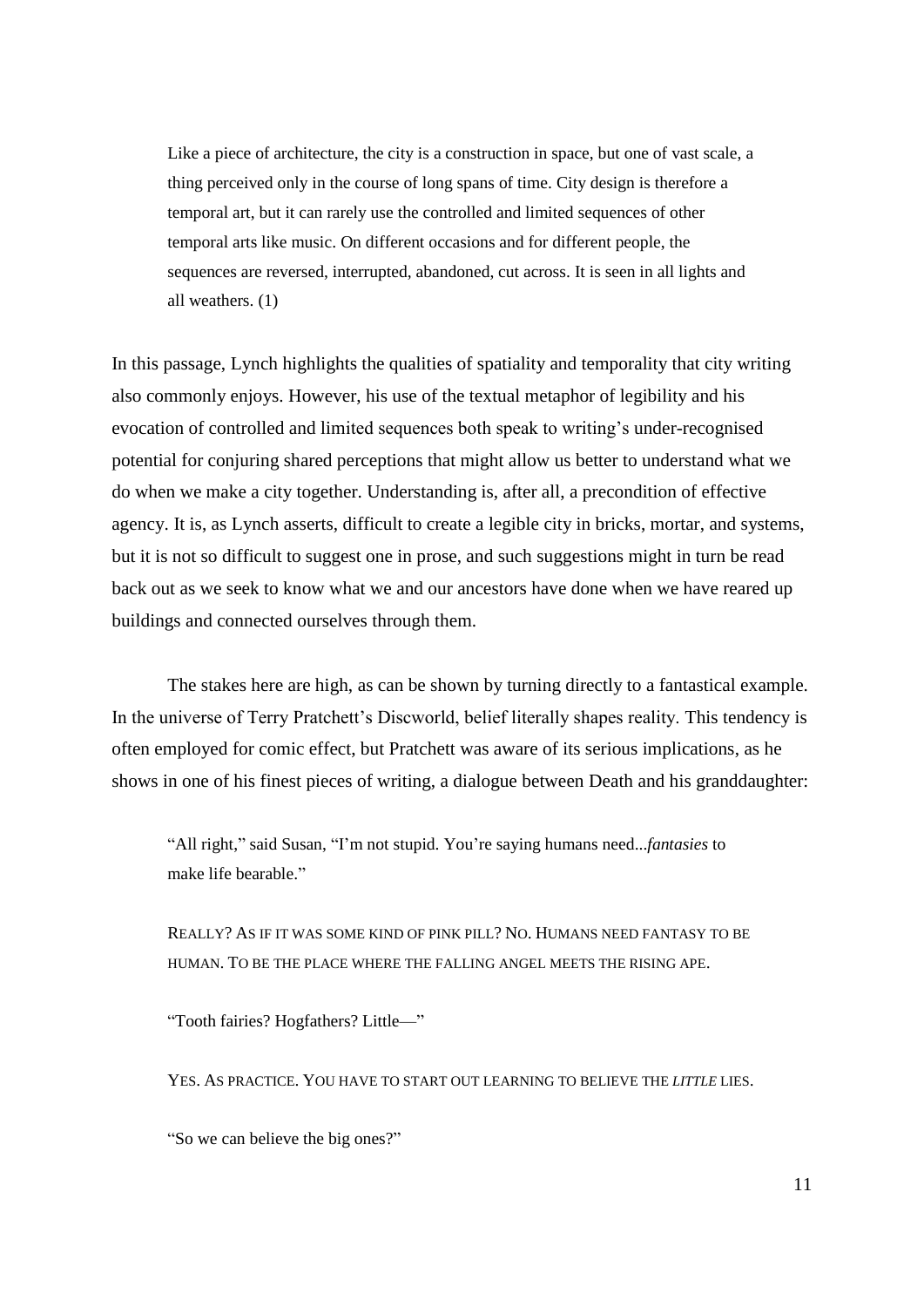YES. JUSTICE. MERCY. DUTY. THAT SORT OF THING.

"They're not the same at all!"

YOU THINK SO? THEN TAKE THE UNIVERSE AND GRIND IT DOWN TO THE FINEST POWDER AND SIEVE IT THROUGH THE FINEST SIEVE AND THEN *SHOW* ME ONE ATOM OF JUSTICE, ONE MOLECULE OF MERCY. AND YET YOU ACT AS IF THERE IS SOME...SOME *RIGHTNESS* IN THE UNIVERSE BY WHICH IT MAY BE JUDGED.

"Yes. But people have *got* to believe that, or what's the *point*—"

MY POINT EXACTLY. (*Hogfather* 335–6)

Death's point is that societies and our consciousnesses of ourselves as humans both depend on shared values with no straightforward material basis. It might be argued that while Death is technically correct that justice and mercy do not manifest at the atomic level, they are nevertheless materially instantiated in forms such as judges, courtrooms, and written codes of laws. In this, they are like cities, which also exist as networks that bridge the material and the conceptual, combining buildings and infrastructure with histories, memories, fears, and desires. Cities are shared speculations, but the forms that such sharing takes are hard to discern, as both Calvino and Lynch recognise from their different perspectives. This being the case, one of the strongest benefits of imagining unreal cities is to make legible ways of sharing urban space that can be discussed, negotiated and fed back into our lived experiences. While we may live ensconced in the power structures of a particular real city, we can choose whether to inhabit or withdraw from an imagined one, and we can pass easily between numerous options. Imagined cities can often fruitfully be read in paranoid fashions, but to say that this is the only acceptable approach is to deny the reader's ability to take discerning imaginative possession of textual territories. The power of readerly choice means that the whole cities of fiction are never uncomplicatedly totalisations, as impositions on bricks-andmortar cities might be. Rather, their status as fictions makes them alternatives that can be used both to focalise real-word issues and suggest conceptual solutions to the difficulties of urban perception. As the examples in the rest of this essay demonstrate, such interventions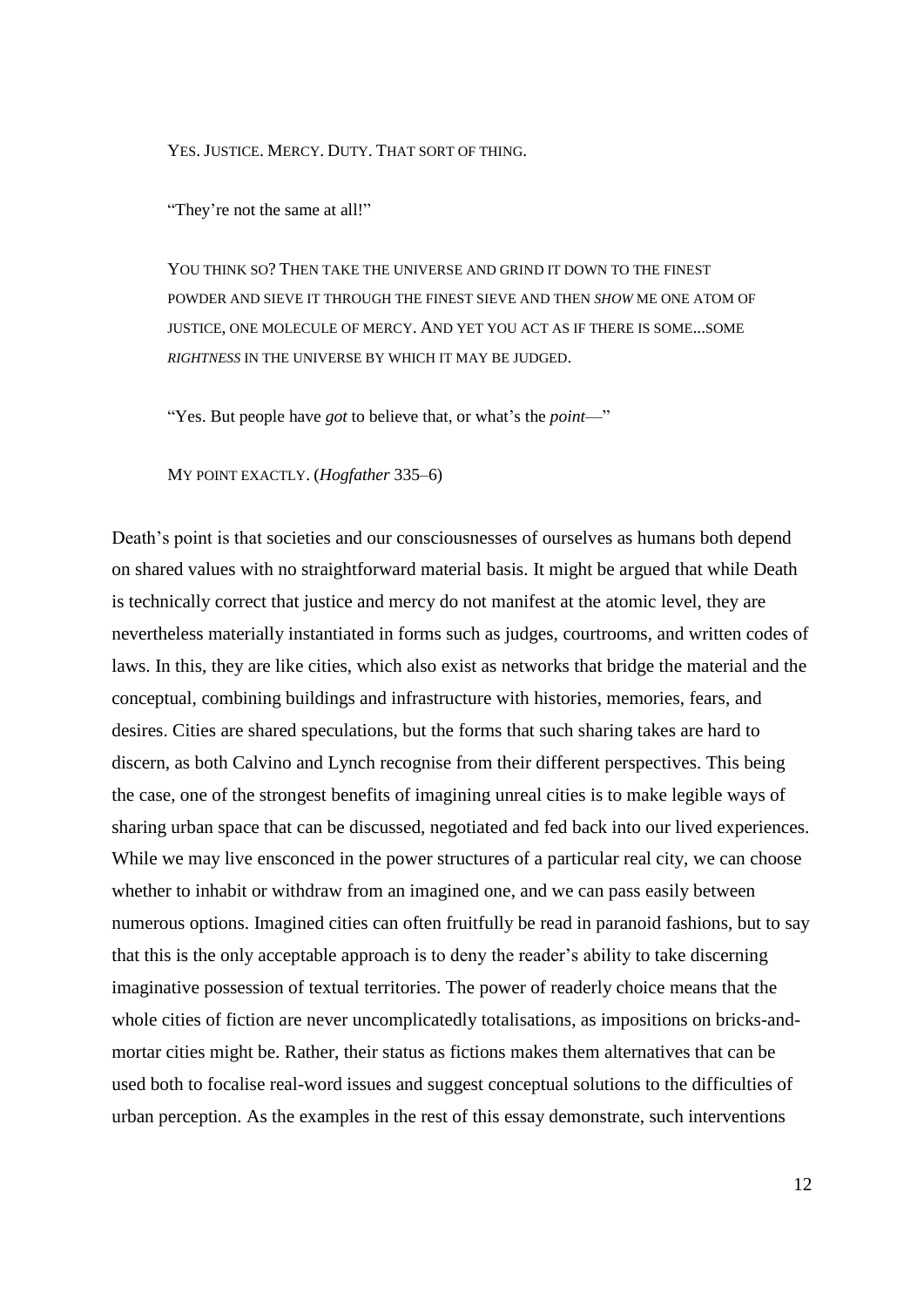can take numerous different forms, encompassing idealism, realism, moralism, pragmatism and visionary conjecture.

One of Pratchett's own enduring contributions to the collective urban imagination is a burgeoning metropolis that carefully balances realism and ideals. Ankh-Morpork is not a nice city – it is venal, corrupt and violent, as Pratchett establishes whenever he introduces or reintroduces it:

Poets long ago gave up trying to describe the city. Now the more cunning ones try to excuse it. They say, well maybe it *is* smelly, maybe it *is* overcrowded, maybe it *is* a bit like Hell would be if they shut the fires off and stabled a herd of incontinent cattle there for a year, but you must admit that it is full of sheer, vibrant, dynamic *life*. And this is true, even though it is poets saying it. But people who aren't poets say, so what? Mattresses tend to be full of life too, and no-one writes odes to them. Citizens hate living there and, if they have to move away on business or adventure or, more usually, until some statute of limitations runs out, can't wait to get back so they can enjoy hating living there some more. They put stickers on the backs of their carts saying 'Ankh-Morpork – Loathe It or Leave It'. They call it The Big Wahooni, after the fruit. (*Moving Pictures* 13–14)

A helpful footnote to this passage glosses "Wahooni" as a fruit "twenty feet long, covered in spikes the colour of earwax" that "smells like an anteater that's eaten a very bad ant." There is a technicolour fizz to Pratchett's prose, but it does an excellent job of capturing the ways in which the joys and frustrations of urban living can be tightly intertwined. In earlier Discworld novels, Ankh-Morpork is often a backdrop, setting or starting point, but its character and the character of its population are established early on. Pratchett displays some concerns about the ease with which city denizens can be led; he is, after all, the author who wrote that "the intelligence of that creature known as a crowd is the square root of the number of people in it" (*Jingo* 436). Several of his plots discuss the sensational and disruptive fallout of the sudden appearance of technologies such as film, shopping malls, guns and rock music. However, while the madness of crowds is a problem, the city's diverse population also commonly provides the solution. This role is most obviously taken by the City Watch in one of the Discworld's principal narrative strands, but in various books, the city's beggars, undead, and even its academics play crucial roles in setting things to rights. In his later phase,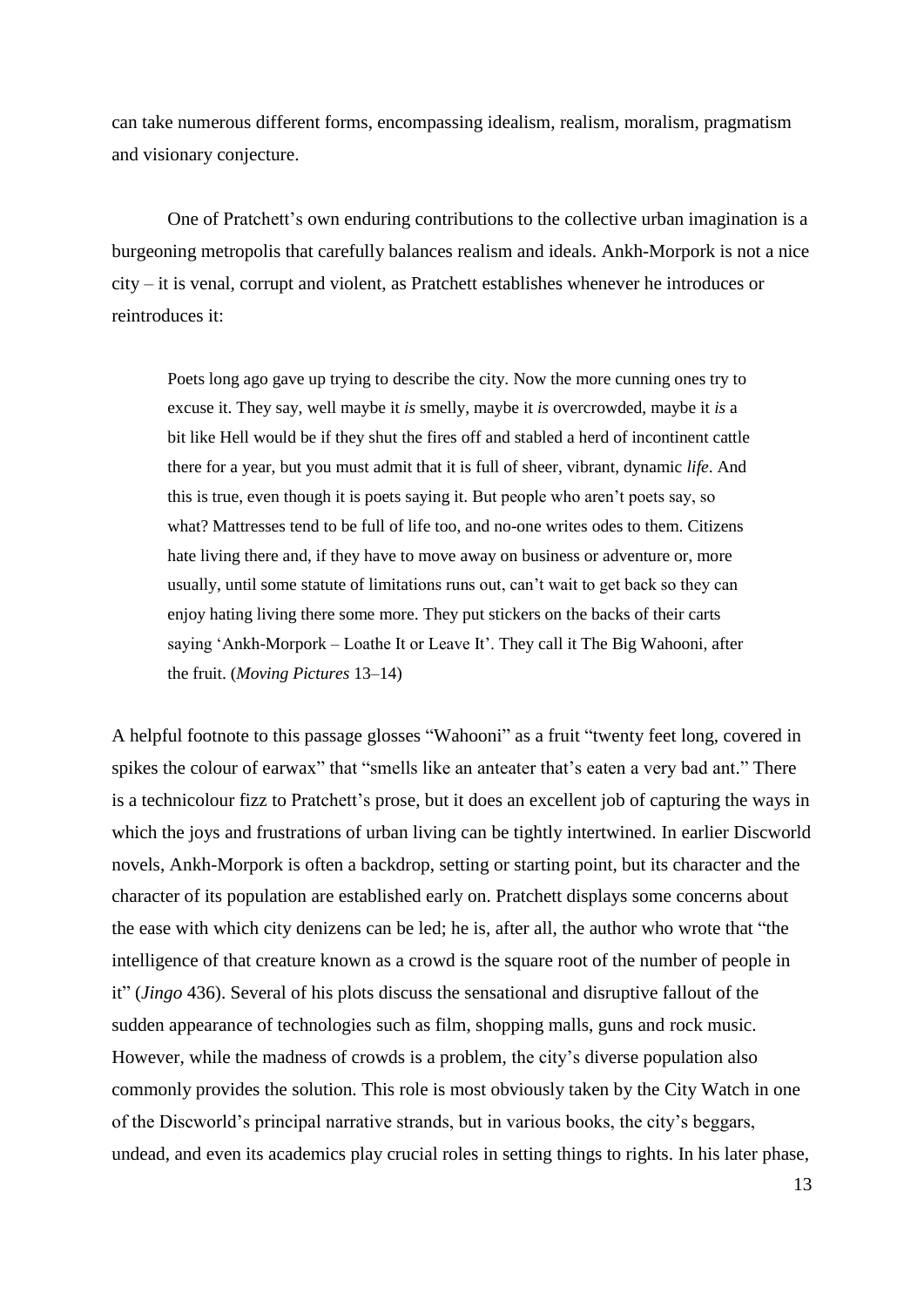Pratchett shifted from imposing evanescent phenomena on the city to building in long-term changes, including a free press, a revised postal service, an analogue for the Internet, and a developed financial system, all of which he depicted as tools that could potentially unmask established privilege for the benefit of the oppressed. In his penultimate novel, *Raising Steam*, the invention of trains extends the city's sphere of influence further, and while there is some ambivalence about what is lost in the compression of distance, Pratchett is also clear that the city, despite – or perhaps because – of its venality and profusion, provides a space in which people can find the freedom to be themselves. "In Ankh-Morpork," one character states, "you can be whoever you want to be and sometimes people laugh and sometimes they clap, and mostly and beautifully, they don't really care" (326). Ankh-Morpork remains a contradictory creation. Positive change within the city is attributed largely to the machinations of Lord Vetinari, a benevolent tyrant whose fantastical hypercompetence highlights the real-world difficulties of such transformations. However, characters like Vetinari provide Pratchett with mechanisms to skip over certain intricacies to imagine effects, affects, and consequences. In the course of his series, Pratchett invests seriously in conceptualising what a city might mean. In *Night Watch*, Commander Vimes, the sometimesunwilling instrument of improvement (and a man whose latent racial prejudices dissipate over the course of the books in large part due to the influence of his urban environment), thinks of the city as "a *process*, a weight on the world that distorted the land for hundreds of miles around." However, while Ankh-Morpork voraciously consumes, it also gives back "the dung from its pens and the soot from its chimneys, and steel, and saucepans, and all the tools by which its food was made. And also clothes, and fashions and ideas and interesting vices, songs and knowledge and something which, if looked at in the right light, was called civilization. That's what civilization *meant*. It meant the city" (391). Pratchett does not deny the mess and chaos intrinsic to urban life – Ankh-Morpork is in no way straightforwardly good – but he nevertheless sees cities as drivers of innovation, in both technological and social terms, and as places that can be made worthy of his characters' (and readers') collaborative investment.

Pratchett deals with Ankh-Morpork as a comic (although not trivial) setting, but more sublime versions of the admirable city are common across a range of modes. An obvious example is J.R.R. Tolkien's Minas Tirith, which draws heavily on biblical patterns and precedents, albeit with tweaks and modifications. While the New Jerusalem's number is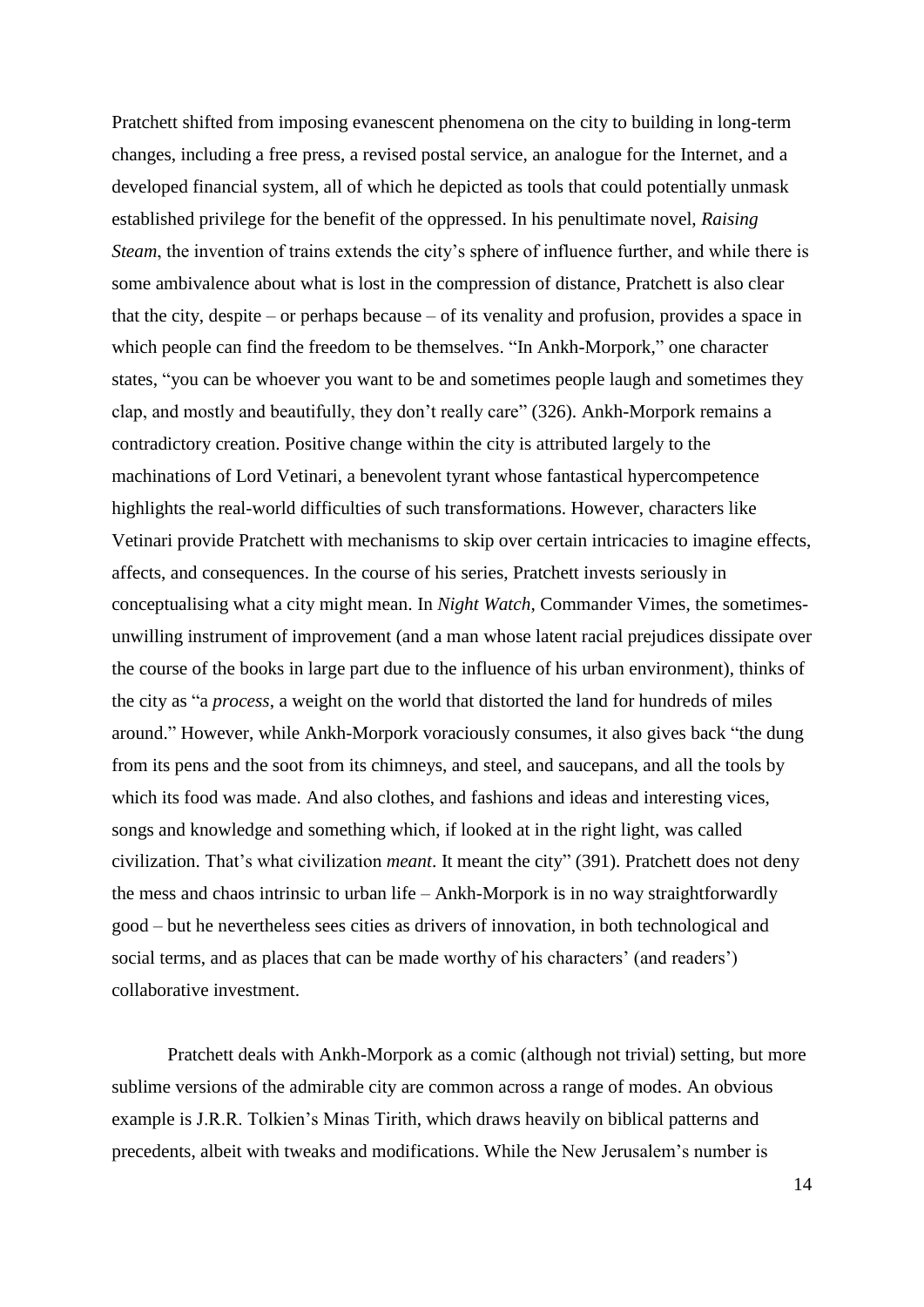twelve and it displays a perfect symmetry, Minas Tirith's (like Gondolin's before it) is seven, and its design is turned to different symbolic purposes:

For the fashion of Minas Tirith was such that it was built on seven levels, each delved into the hill, and about each was set a wall, and in each wall was a gate. But the gates were not set in a line: the Great Gate in the City Wall was at the east point of the circuit, but the next faced half south, and the third half north, and so to and fro upwards; so that the paved way that climbed towards the Citadel turned first this way and then that across the face of the hill. And each time that it passed the line of the Great Gate it went through an arched tunnel, piercing a vast pier of rock whose huge out-thrust bulk divided in two all the circles of the City save the first. For partly in the primeval shaping of the hill, partly by the mighty craft and labour of old, there stood up from the rear of the wide court behind the Gate a towering bastion of stone, its edge sharp as a ship-keel facing east. Up it rose, even to the level of the topmost circle, and there was crowned by a battlement; so that those in the Citadel might, like mariners in a mountainous ship, look from its peak sheer down upon the Gate seven hundred feet below. (781–2)

Minas Tirith is an intimidating fortification, but also a city that shades into the ridiculous from an architectural viewpoint. Fantasy, particularly following on from Tolkien, is very fond of imagining cities built into mountains without thinking too much about all the extra effort necessary to supply them, or the fact that large buildings generally don't function easily on steep inclines. But these are comic mode questions, not in keeping with what *The Lord of the Rings* is seeking to achieve. To give Tolkien his due, he does account for Minas Tirith's food and water supply in his later descriptions, and the accomplishment of the city's design can be justified through its enormous age – by the time that Pippin first sees it, the Tower of Guard has notionally stood for over three thousand years. However, this is also somewhat beside the point. Minas Tirith is a narrative rather than a literal construction, and its qualities serve the narrative neatly. Tolkien's cities, like his story overall, turn in part on oppositions between light and darkness. The scene in which Pippin sees the light catch Minas Tirith as he approaches it with Gandalf recapitulates with reversed inflections an earlier scene in which Frodo and Sam set eyes on its dark twin, the captured city of Minas Morgul: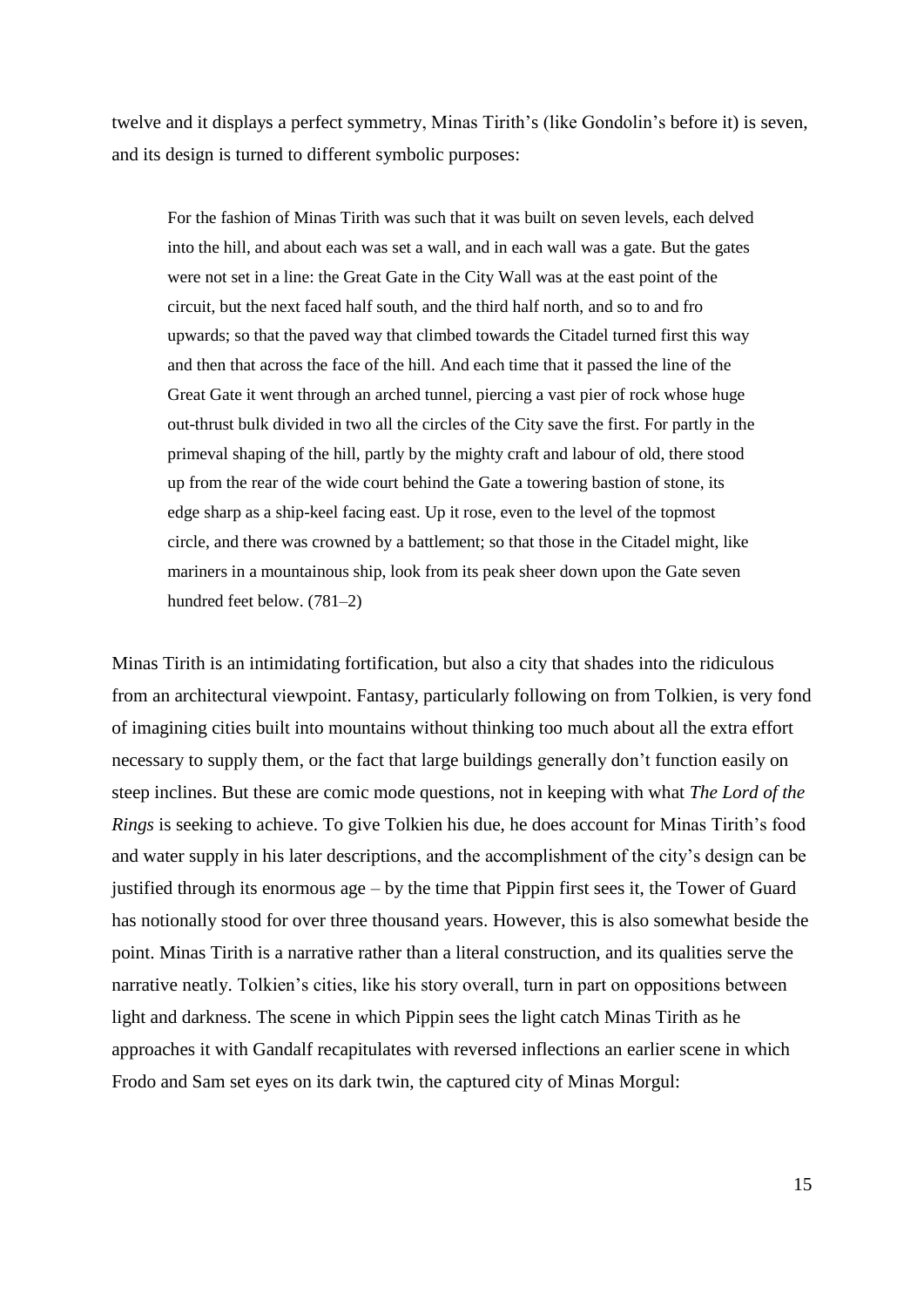All was dark about it, earth and sky, but it was lit with light. Not the imprisoned moonlight welling through the marble walls of Minas Ithil long ago, Tower of the Moon, fair and radiant in the hollow of the hills. Paler indeed than the moon ailing in some slow eclipse was the light of it now, wavering and blowing like a noisome exhalation of decay, a corpse-light, a light that illuminated nothing. (730)

This is not subtle, but it does not need to be to fulfil its narrative function. Insisting on ambivalent shadings for Minas Tirith and Minas Morgul would detract from the effects they need to achieve. *The Lord of the Rings* works in part because it employs stark absolutes to create environments within which its more subtle reflections on power and ethics can flourish. In the service of this aim, its cities are wonders and challenges.

However, Tolkien is also capable of more radical acts of speculative urban construction. Those like Wordsworth and Mumford who set nature and the metropolis in opposition would do well to take a look at Calas Galadhon, which we first glimpse when Frodo sees "a hill of many mighty trees, or a city of green towers: which it was he could not tell" (370). That a metropolitan prospect can be "like a green cloud" (372) is a powerful provocation, as is the contention that a paragraph like the following might represent an urban experience:

They went along many paths and climbed many stairs, until they came to the high places and saw before them amid a wide lawn a fountain shimmering. It was lit by silver lamps that swung from the boughs of trees, and it fell into a basin of silver, from which a white stream spilled. Upon the south side of the lawn there stood the mightiest of all the trees; its great smooth bole gleamed like grey silk, and up it towered, until its first branches, far above, opened their huge limbs under shadowy clouds of leaves. (373)

That in Middle Earth this can constitute city writing is, I think, a genuinely visionary act of imagination. One wonders whether in composing this passage Tolkien was taking Sir Ebenezer Howard's idea of the garden city to its fantastical conclusion. Within Tolkien's legendarium, the "City of the Trees" (372) is an artefact of an older, fading culture, but in a moment where it has become apparent that our settlements have irrevocably marked the geological record, the idea of a peaceful city woven almost seamlessly into the natural world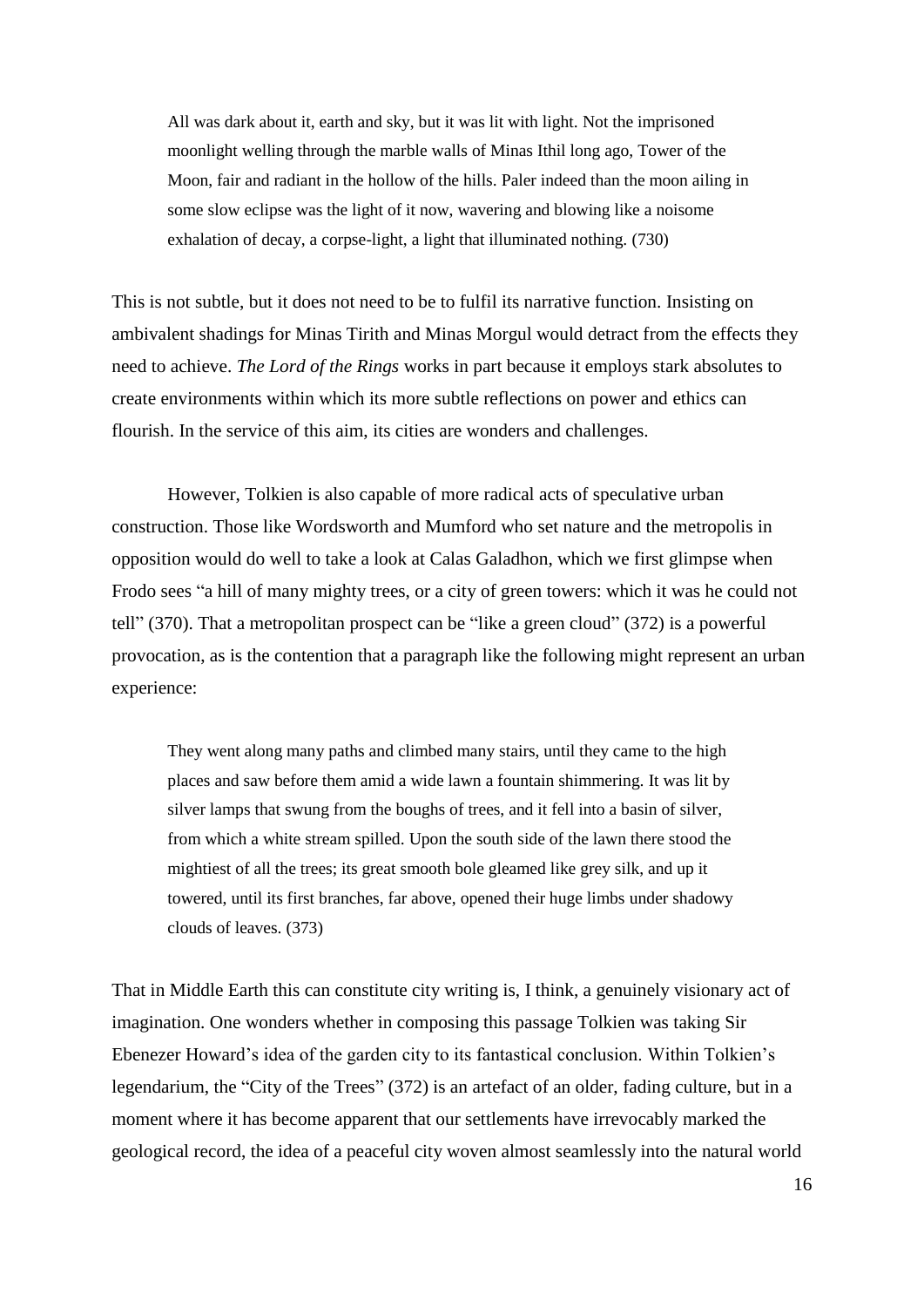seems like a positive vision to set against our many portraits of urban despair. Whether it is achievable is another question, but it is certainly a model that is compellingly and radically legible, and aspects of its narrative holism might productively be activated in blurring intellectual and material distinctions between the country and the city.

Tolkien's metropolises principally have unifying effects in themselves, with the contrasts being struck between them. However, imagined cities can also frame important ethical questions through evoking internal contradictions. A good example is a story that its author, Ursula K. Le Guin, described as having had "a long and happy career of being used by teachers to upset students and make them argue fiercely about morality" ("Introduction" x). Le Guin's story begins as an idyll, as "the Festival of Summer" finds the harbour of Omelas "sparkled with flags" and the town thronged with processions ("Ones Who Walk Away" 1). Omelas in festival season is a paradise, one that its narrator worries will seem too perfect for readers to countenance. However, the happy sunlit scene contrasts sharply with the city's hidden secret: a cramped, locked, windowless storage room in a basement in which

a child is sitting. It could be a boy or a girl. It looks about six, but actually is nearly ten. It is feeble-minded. Perhaps it was born defective, or perhaps it has become imbecile through fear, malnutrition, and neglect. It picks its nose and occasionally fumbles vaguely with its toes or genitals, as it sits hunched in the corner farthest from the bucket and the two mops. It is afraid of the mops. It finds them horrible. It shuts its eyes, but it knows the mops are still standing there; and the door is locked; and nobody will come. (5)

The horror and the power of Le Guin's story lies in the conceit that Omelas's happiness is directly and ineluctably contingent on a child's misery: "If the child were brought up into the sunlight out of that vile place, if it were cleaned and fed and comforted, that would be a good thing, indeed; but if it were done, in that day and hour all the prosperity and beauty and delight of Omelas would wither and be destroyed" (6). This is not an assertion that could be made in strictly realist city writing, or in forms that focus on individuals rather than communities, but in Le Guin's hands, it crystallises the hidden infrastructure of exclusions and inequalities that underpin comfortable urban existences in the agony of a single figure. The story concludes by imagining two different responses. The first is the response of the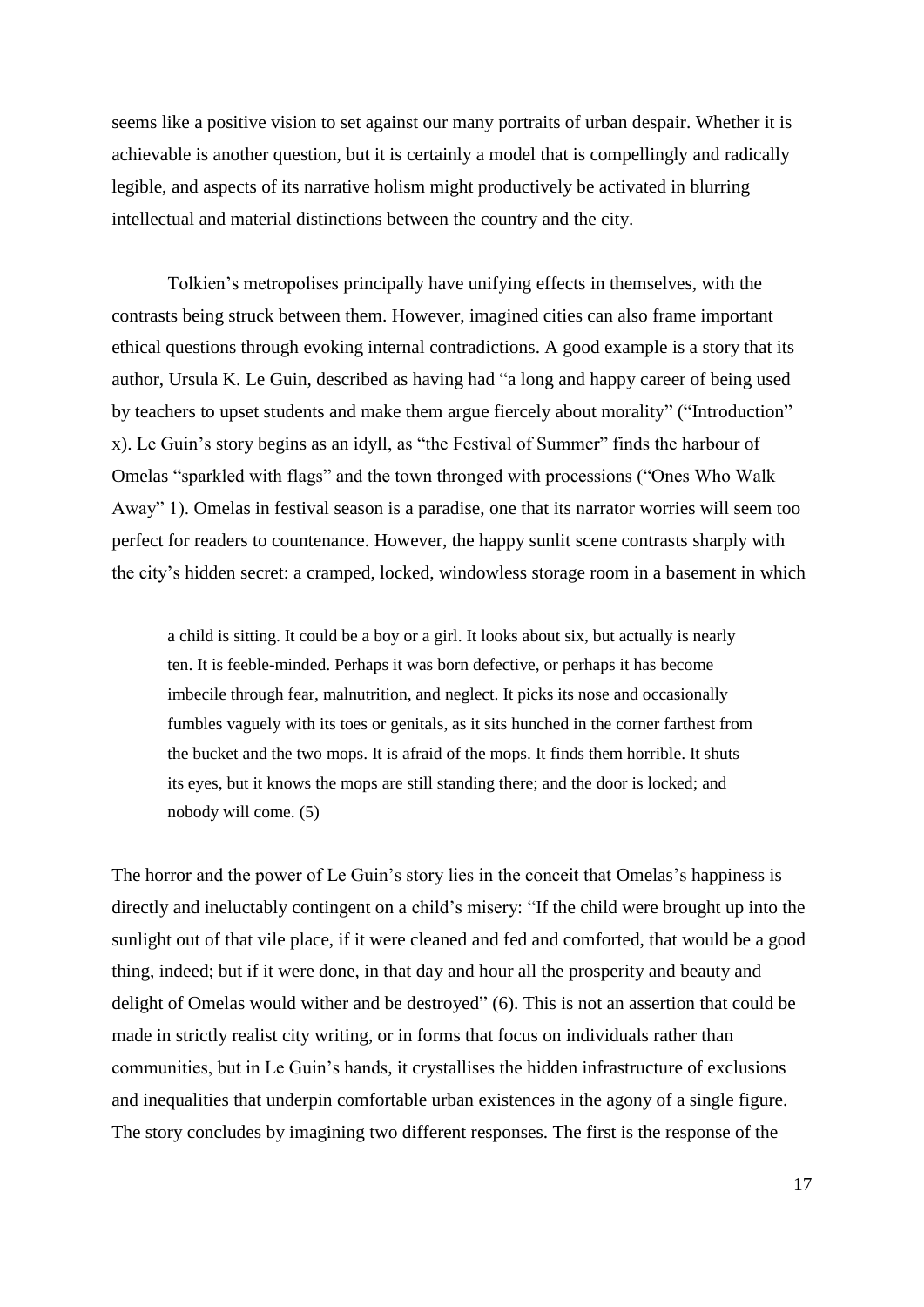citizenry in general, who try to reconcile the bounty of their circumstances with the pain that guarantees their prosperity:

Theirs is no vapid, irresponsible happiness. They know that they, like the child, are not free. They know compassion. It is the existence of the child, and their knowledge of its existence, that makes possible the nobility of their architecture, the poignancy of their music, the profundity of their science. It is because of the child that they are so gentle with children. (6–7)

However, Le Guin also depicts a small number of people who are unable to accept the conditions of existence in the city. These people "leave Omelas, they walk ahead into the darkness, and they do not come back. The place they go towards is a place even less imaginable to most of us than the city of happiness. I cannot describe it at all. It is possible that it does not exist" (7).

Saying anything conclusive about "The Ones Who Walk Away from Omelas" is difficult because it is formulated so perfectly as a challenge, an act of imagination that in concluding exhorts further work from its readers. One response might be to imagine reactions beyond the two that Le Guin traces. Rather than walking away, might not some citizens of Omelas feel the moral imperative to free the child, come what may, taking a position of active opposition rather than removing themselves from direct complicity? Another reaction would be to remark cynically that the prosperity of many British cities in the eighteenth and nineteenth centuries was fundamentally underpinned by the slave trade, and this did not make their populations as kind as the citizens of Omelas are imagined to be. Nor do modern citizens reflect regularly on the abuses inherent in the supply chains that facilitate their modes of life. Neither does evidence suggests that very unequal cities are places of notable goodness – if anything, the opposite is the case. But such reflections do not gainsay or undermine Le Guin's story, in which an imagined, impossible city serves as a perfect parable for considering the moral conditions of metropolitan living. To dwell in a city is necessarily to rely on others, and Le Guin confronts us with an exceeding potent abstraction of this fact. In asking us to imagine what we would do in Omelas, she seeks to provoke her readers out of complacency. To what extent are we countenancing suffering in return for our own comforts?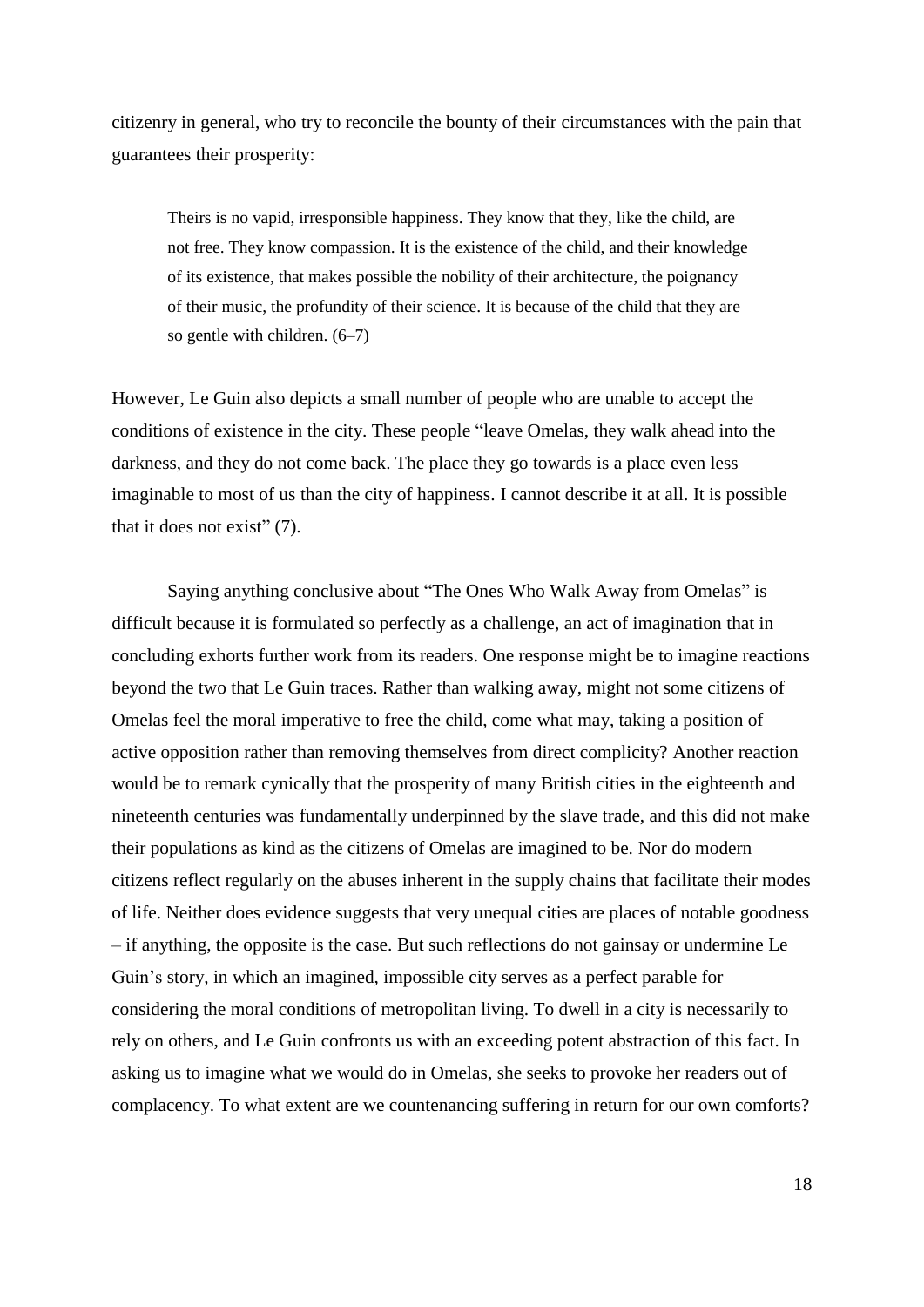The challenge Omelas presents is stark, but other valuable effects can be achieved with urban sketches through processes of reflection and accumulation. The individual metropolitan parables in Italo Calvino's *Invisible Cities* are even briefer than Le Guin's story, reflecting four of the values their author laid out in his abortive Charles Eliot Norton Lectures: Lightness, Quickness, Exactitude, and Visibility. However, their tightly defined qualities are suspended in networks within which they are continually shadowed, divided and doubled, in line with Calvino's fifth favoured literary principle: Multiplicity (*Six Memos*). As Robert Macfarlane has recently contended, in Calvino's book, "every city has its invisible city" (*Underland* 148). In fact, the situation is even more complex, as within individual portraits more than one alternative is often mooted and the cities also interact in chains and threads that include memory and desire (resonating with *The Waste Land*), but also thinness, trading, eyes, names, skies, and concealments. The conceits of each short depiction are tight and lucid. Macfarlane's favourite is "the impossible city of Eusapia, in which the inhabitants of the living city are accompanied by 'an identical copy of their city, underground', a 'Eusapia of the dead'". In discussing Eusapia, Macfarlane notes the pattern that plays out again and again in *Invisible Cities*, writing that "over time the symmetry between upper and lower cities becomes so acute that 'in the twin cities there is no longer any way of knowing who is alive and who is dead" (148). Other split-yet-united invisible cities include Sophronia, half circus and half business district, but where every year the business district leaves town (*Invisible Cities* 63). The city of Melania is constructed around a constant succession of dialogues that change from act to act (80–81). Pyrrha is first Polo's idea of what it will be like, and then a subjective experience that blasts away his imagined version (92–93). In Perinthia, "the order of the gods is reflected exactly in the city of monsters" (145). In Euphemia, memories can be traded for different ones, the city reconfiguring as its merchants' identities change (36–37). The inhabitants of Beersheba believe it to be paired with both a celestial city of pure gold and a fecal, underground city, "the receptacle of everything base and unworthy." Its inhabitants long to merge with the former and fear the latter, working frenziedly to beautify their city with "noble metals and rare stones" (111). However, Calvino's narrative proceeds to an elegant inversion:

In Beersheba's beliefs there is an element of truth and one of error. It is true that the city is accompanied by two projections of itself, one celestial and one infernal; but the citizens are mistaken about their consistency. The inferno that broods in the deepest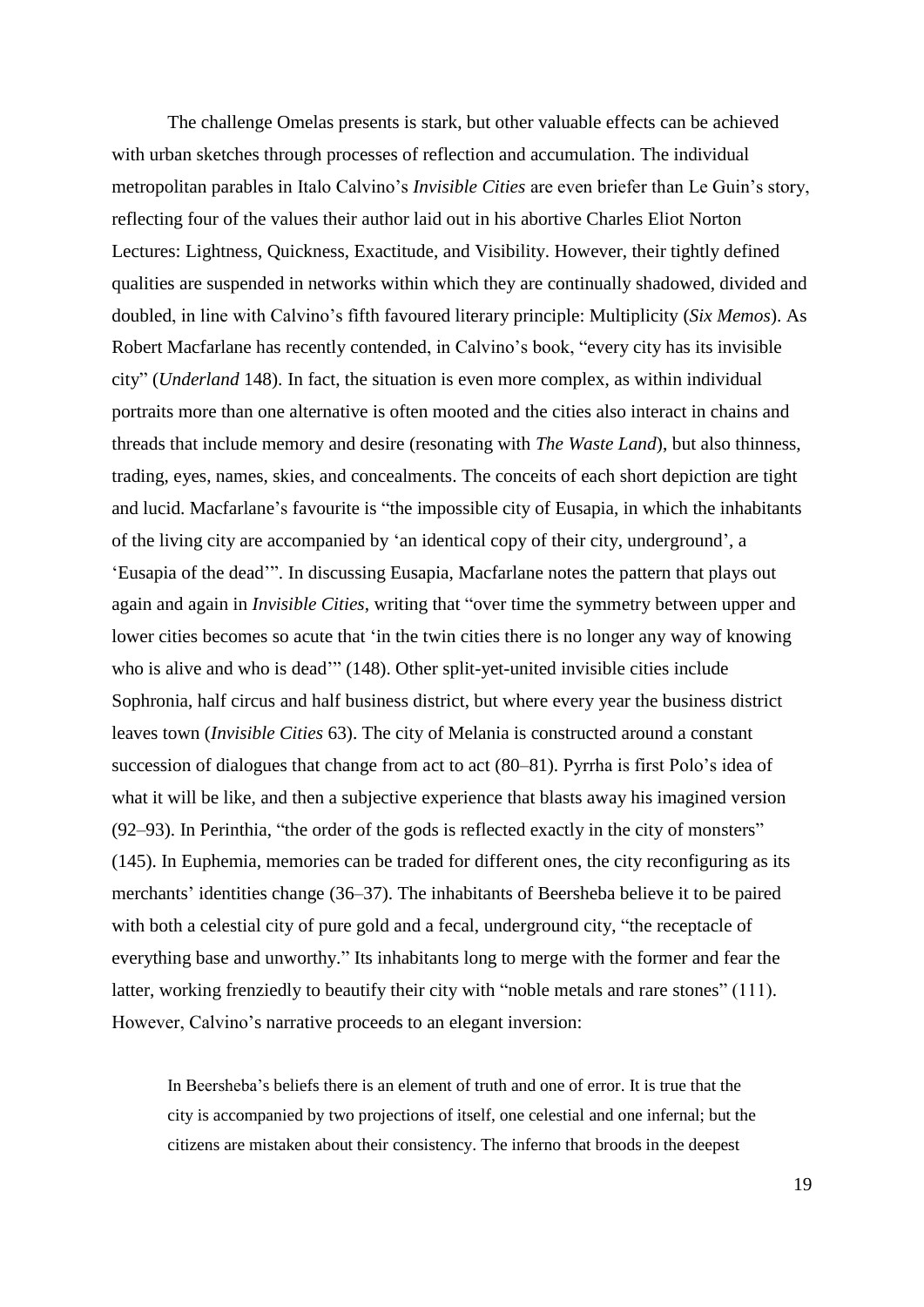subsoil of Beersheba is a city designed by the most authoritative architects, built with the most expensive materials on the market, with every device and mechanism and gear system functioning, decked with tassels and fringes and frills hanging from all the pipes and levers.

Intent on piling up its carats of perfection, Beersheba takes for virtue what is now a grim mania to fill the empty vessel of itself; the city does not know that its only moments of generous abandon are those when it becomes detached from itself, when it lets go, expands. Still, at the zenith of Beersheba there gravitates a celestial body that shines with all the city's riches, enclosed in the treasury of cast-off things: a planet aflutter with potato peels, broken umbrellas, old socks, candy wrappings, paved with tram tickets, fingernail cuttings and pared calluses, eggshells. This is the celestial city, and in its heaven long-tailed comets fly past, released to rotate in space from the only free and happy action of the citizens of Beersheba, a city which, only when it shits, is not miserly, calculating, greedy.  $(112-13)$ 

Each of Calvino's diminutive portraits provides a legible angle on urban experience by making each city about one thing, but their presence in a carefully curated gallery means that each totalisation is also a fragment. When Kublai asks why Polo never discusses the city from which he hails, Polo says "Every time I describe a city I am saying something about Venice", elaborating by stating that "To distinguish the other cities' qualities, I must speak of a first city that remains implicit. For me it is Venice" (86). *Invisible Cities* thus operates as both a series of exquisite absolutes and a larger meditation on urban experience. Each multiform city is an object in itself and a crystallised perspective on cities in general. None affect to be literal realities, but as imaginaries they suspend before us utopian and dystopian conceits and ask us to pass between them, searching, like Polo, for the elements that we would have endure as ideals, warnings, and worthwhile experiences.

In moving towards a conclusion, I want briefly to consider two final examples that imagine powerful activations of city identities to create resonant connections between citizens. The enormous charm of the first, G.K. Chesterton's *The Napoleon of Notting Hill*, is ill-served by a summary that must necessarily omit a great deal, but to get to the end, a brief rush through is needful. In Chesterton's novel, the Wildean Auberon Quin is selected by a peculiar set of circumstances to be King. To amuse himself, he concocts elaborate invented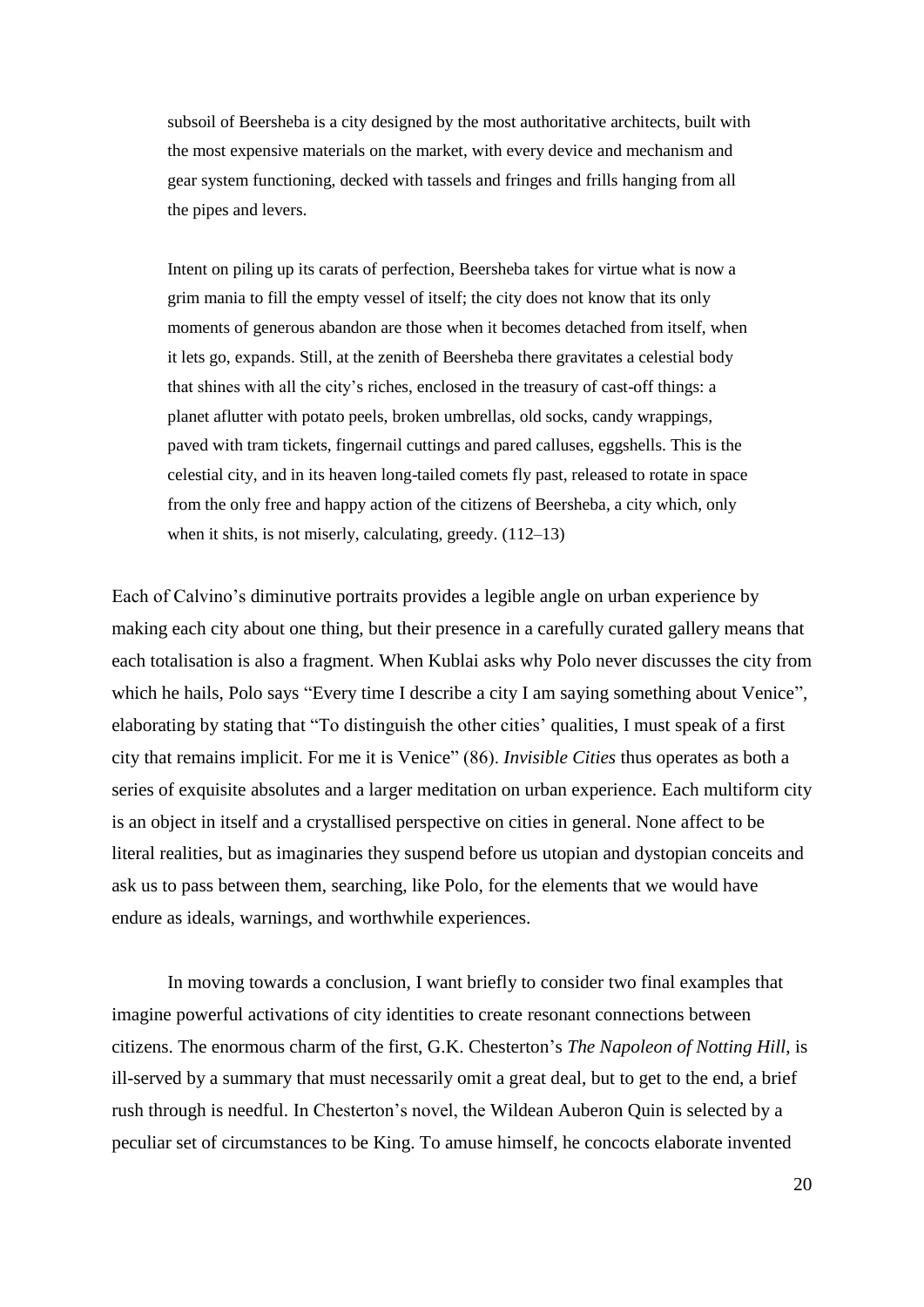histories for a series of London boroughs, which he presents to a meeting of Society for the Recovery of London Antiquities:

So long as Hammersmith is called Hammersmith, its people will live in the shadow of that primal hero, the Blacksmith, who led the democracy of the Broadway into battle till he drove the chivalry of Kensington before him and overthrew them at that place which in honour of the best blood of the defeated aristocracy is still called Kensington Gore. Men of Hammersmith will not fail to remember that the very name of Kensington originated from the lips of their hero. For at the great banquet of reconciliation held after the war, when the disdainful oligarchs declined to join in the songs of the men of the Broadway (which are to this day of a rude and popular character), the great Republican leader, with his rough humour, said the words which are written in gold upon his monument, 'Little birds that can sing and won't sing, must be made to sing.' So that the Eastern Knights were called Cansings or Kensings ever afterwards. (77)

Quin thus fabricates a series of potentially resonant traditions suggested by place names, and then uses his royal authority to issue a proclamation in order to reinstate the boroughs "in their ancient magnificence" (80). This greatly irritates the civic authorities, who consequently have to wear uncomfortable liveries of Quin's design and spend rather more time than they otherwise would carrying halberds around. However, little meaningful changes until a new Provost of Notting Hill, Adam Wayne, refuses to allow a connecting road to be bulldozed through his borough. When Wayne brings his objections to the King, Quin realises with a combination of horror and delight that Wayne takes the city romances he has fabricated completely seriously. As Wayne forcefully explains, Quin's sublime invented histories have allowed him to articulate and legitimate his sense that his home is important and meaningful:

"I was born, like other men, in a spot of the earth which I loved because I had played boys' games there, and fallen in love, and talked with my friends through nights that were nights of the gods. And I feel the riddle. These little gardens where we told our loves. These streets where we brought out our dead. Why should they be commonplace? Why should they be absurd? Why should it be grotesque to say that a pillar-box is poetic when for a year I could not see a red pillar-box against the yellow evening in a certain street without being wracked with something of which God keeps the secret, but which is stronger than sorrow or joy? Why should any one be able to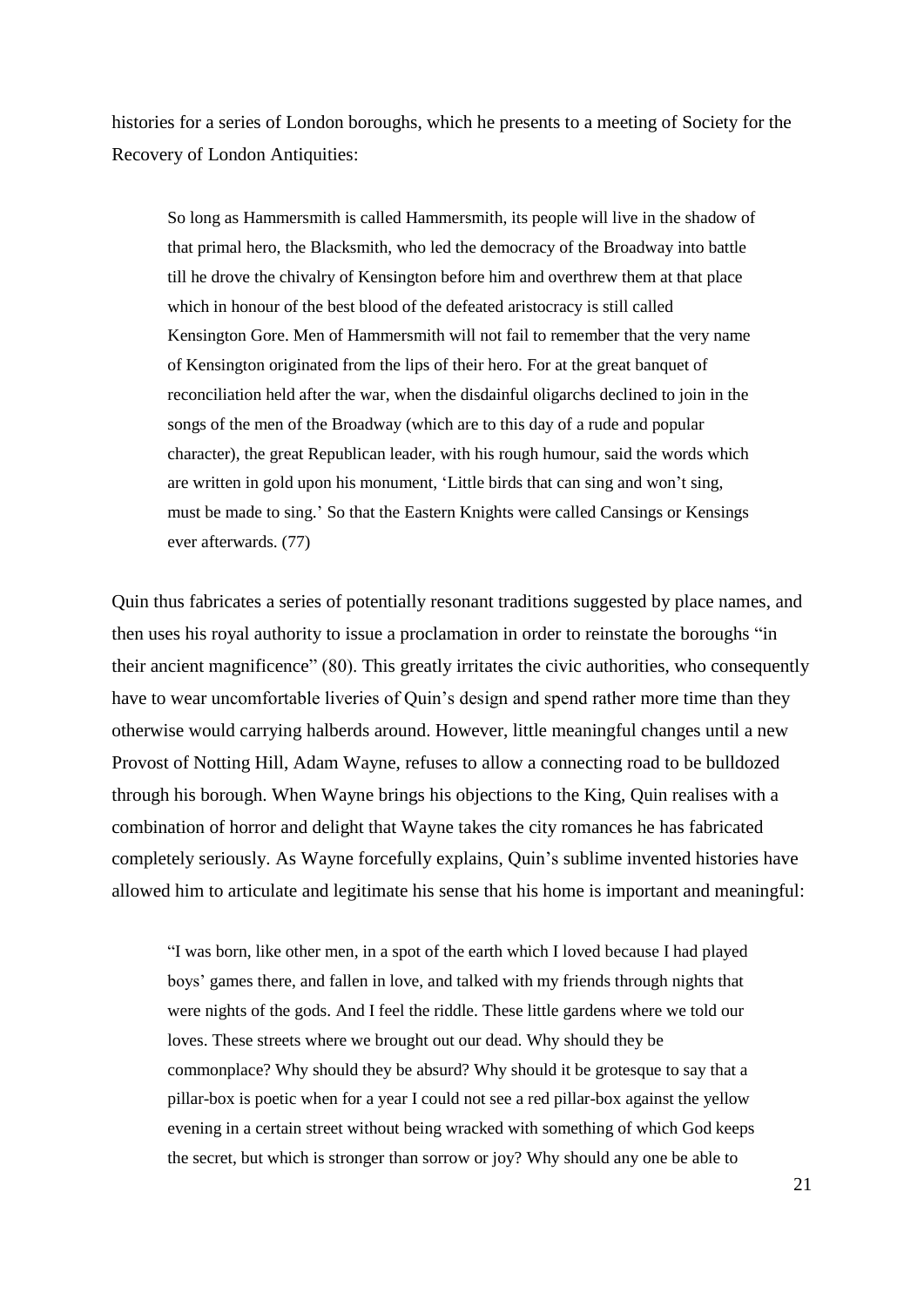raise a laugh by saying 'the Cause of Notting Hill'?—Notting Hill where thousands of immortal spirits blaze with alternate hope and fear." (116)

The upshot of this contention is that the ceremonial halberds are used in a bloody war between the boroughs, which Notting Hill wins by employing the ingenuity of inhabitants inspired by Wayne's vision. Notting Hill stands for a while, but eventually its golden age fades and it is defeated by the other boroughs, their own identities sharpened into glory in opposition. For Wayne, this is inevitable and right; as he puts it, "Notting Hill is not a common empire; it is a thing like Athens, the mother of a mode of life, of a manner of living, which shall renew the youth of the world" (280).

The most disturbing element of Chesterton's vision is the extent to which he correlates glory and violence: it is hard to imagine that he would have published the same book in 1924 as he did in 1904. However, the story he tells is wondrous and profound and ridiculous, and recognises itself as being all of these things. In the final moments of the book, Quin, who has finally been fired up by the myth and caught up in the fall of Notting Hill, confesses to Wayne that the histories of the boroughs were "a vulgar practical joke on an honest gentleman" (297). Wayne, though, is unfazed by this:

When dark and dreary days come, you and I are necessary, the pure fanatic, the pure satirist. We have between us remedied a great wrong. We have lifted the modern cities into that poetry which every one who knows mankind knows to be immeasurably more common than the commonplace. But in healthy people there is no war between us. We are but the two lobes of the brain of a ploughman. Laughter and love are everywhere. The cathedrals, built in the ages that loved God, are full of blasphemous grotesques. The mother laughs continually at the child, the lover laughs continually at the lover, the wife at the husband, the friend at the friend. (300–301)

Chesterton's conclusion seems to capture an important truth about imagining the unity of a city, which will always be potentially both an imposition, as Quin's invented histories are, and an ideal with a powerful affective force, as Notting Hill is for Wayne, and as he consequently makes it for those who follow and oppose him. While we might not wish to countenance the violence that drives Chesterton's Notting Hill to glory, we might nevertheless want to take seriously both Quin's enjoyment of the unrealities of cities and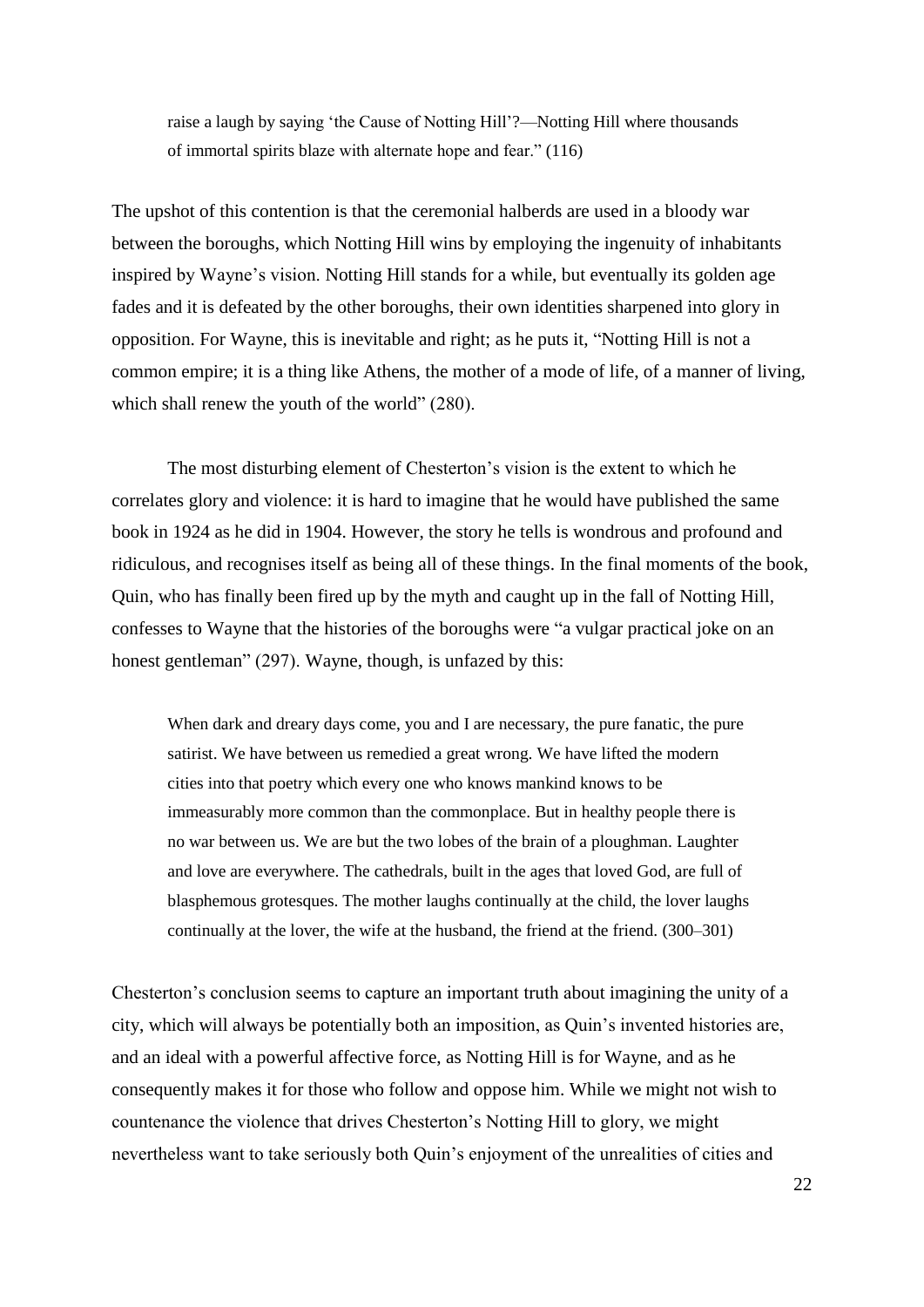Wayne's powerful affective attachments, both of which serve to make meaningful environments that might otherwise have been dismissed as banal or unthinkingly destroyed. Both Quin and Wayne make visible cities that were never there for others, and in doing so, they remake the meanings of their worlds, expanding possibilities on a far wider scale.

While the awakening of Chesterton's Notting Hill is metaphorical and allegorical, N.K. Jemisin's *The City We Became* centres on a more literal fantastical awakening, as New York rises to a form of consciousness through a diverse group of avatars. As in Chesterton, stories told about the city serve as catalysts, but while Wayne's transformation of Notting Hill is catalysed by Quin's fabricated romance, the awakening of Jemisin's New York is the result of processes of fractious accumulation:

People still tell stories of how terrible the Bronx is. At the same time, somewhere, some realtor is talking up how amazing it is, so that people with money will come and buy up everything. At the same time there are the folks who live here, for whom it's neither terrible nor amazing; it just is. All of these things are true, and that's just within our own reality. It's not just *decisions*, is what I'm trying to say. It's… Every legend of this city, every lie, those become new worlds, too. All of them add to the mass that is New York, until finally all of it collapses under its own weight… and becomes something new. Something alive. (166)

While Chesterton posits a singular vision of urban distinction around which others rally, for Jemisin, a city is made great by the multiplicities it contains. The avatar of New York entire is compromised early in the narrative, and it falls to the representatives of the various boroughs to rescue him. The borough-avatars draw undeniable power from their environments, but their supernatural abilities both align with and fail to overwrite their individual characters and experiences. In Jemisin's world, it is helpful to be able to reconfigure reality with maths, but equally important to know how to negotiate the city's mechanisms of power, or where Guastavino tiles remain in place. The avatars are structuring forces that gesture towards the quintessential, but their distinct viewpoints remain crucial: they are free to argue, wisecrack or even reject their investment in the city's coming-into-life. The neat plotting in *The Napoleon of Notting Hill* divides Wayne's zealous belief from Quin's satirical impulse, in the spirit of the paradoxes for which Chesterton was notorious. By contrast, Jemisin is politically and aesthetically invested in a messier version of urban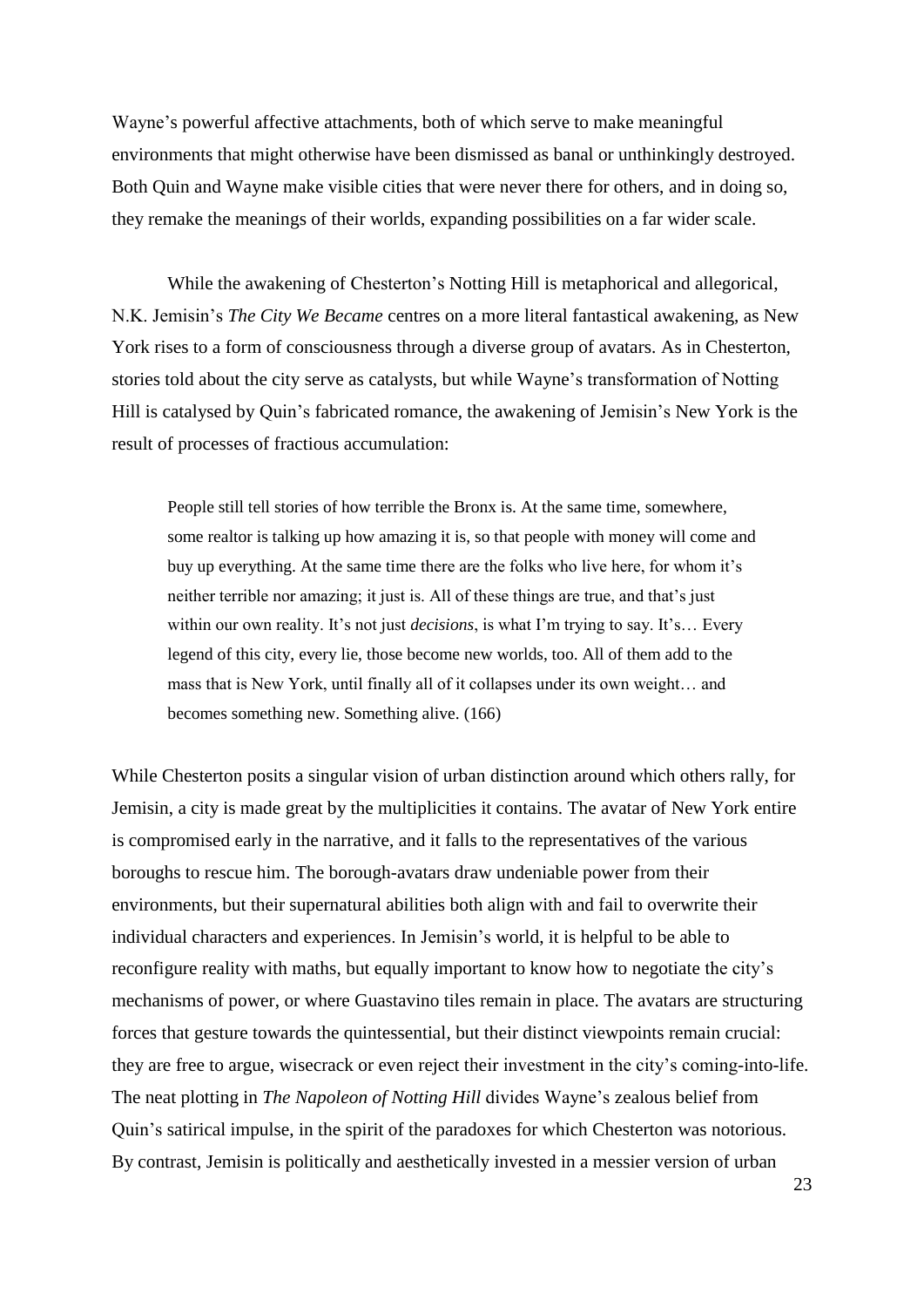fidelity. New York's saviours care seriously about the city's well-being, but they also delight in the ridiculousness of their abilities and remain enjoyably cantankerous about the pressures put upon them.

Jemisin's heroes are essentially characterised by their rising to the challenge of respecting and valuing difference. Conversely, the extra-dimensional intrusions that threaten the city take forms including forcible gentrification, not-so-veiled racism, capitalist homogenisation, and "squamous eldritch bullshit" (18). The Women in White, the multiform avatar of New York's Lovecraftian invader, shudders theatrically at the city's "hybrid vigour":

You eat each other's cuisines and learn new techniques, new spice combinations, trade for new ingredients; you grow stronger. You wear each other's fashions and learn new patterns to apply to your lives, and because of it you *grow stronger*. Even just one new language infects you with a radically different way of thinking! (342)

In her fantastic New York, Jemisin takes pains forcefully to counter H.P. Lovecraft's paranoid fear of the consequences of urban mixing. She argues directly and indirectly through her characters and plotting that healthy, worthwhile urban wholes are made up of mixed and multifarious parts. When the invader is eventually unmasked as a city itself, it is one characterised by creepy similitudes: "fair R'lyeh where the streets are always straight and the buildings all curve" (428). Embracing the flattening promised by R'lyeh can only be the result of an insular desire to reduce urban experience to something wholly controllable. In the narrative thread dealing with the avatar of Staten Island Jemisin paints a compelling character study of how someone ostensibly sympathetic might end up desiring such exclusionary certainties, but the thrust of her book is that taking the plunge into the city's contradictions is the only way to reach a genuine understanding. "New York is so full of shit sometimes," thinks the city's avatar as the story concludes, "and nobody knows that better than New York". Nevertheless, the characters' experiences end with a bright moment of consensus that personifies the potential joys of compatible yet different understandings: ""No place in the world that can compare," I say, and we all smile with the magic of this truth" (434).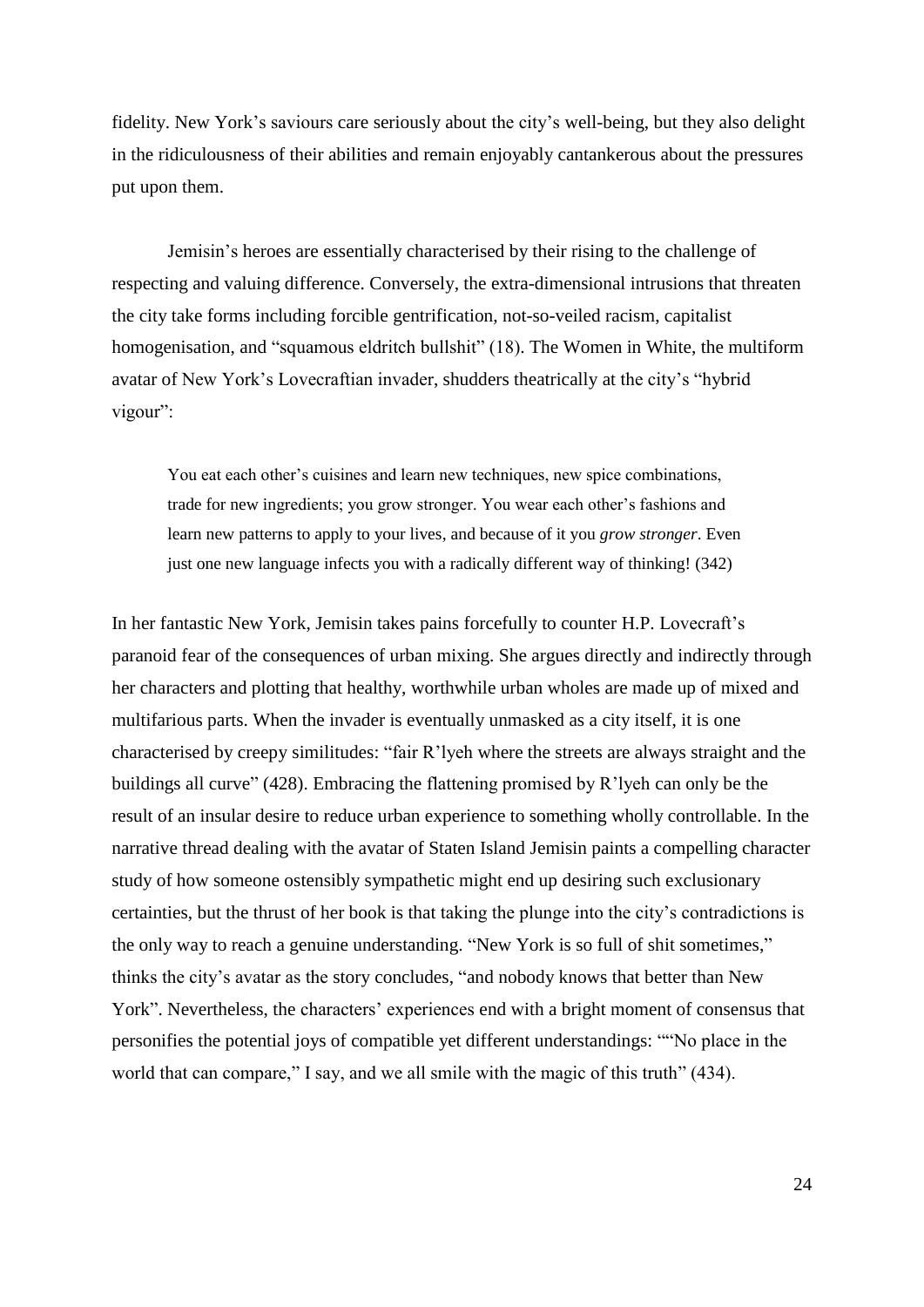Towards the end of *The Image of the City*, Kevin Lynch sets out some provocative desiderata for what a productive urban space should be like:

[W]e need an environment which is not simply well organized, but poetic and symbolic as well. It should speak of the individuals and their complex society, of their aspirations and their historical tradition, of the natural setting and of the complicated functions and movements of the city world. But clarity of structure and vividness of identity are the first steps to the development of strong symbols. By appearing as a remarkable and well-knit *place*, the city could provide a ground for the clustering and organization of these meanings and associations. Such a sense of place in itself enhances every human activity that occurs there, and encourages the deposit of a memory trace. (119)

Here, Lynch seems to be arguing for the creation of cities that are more like those in Fantasy than those modelled within paradigms of literary modernity. It is difficult to know the extent to which it would be possible or ethical to put his ideas into practice architecturally. Real cities are complicated and messy and ungraspable; designing them to have finite meanings risks the kinds of dystopian totalisations that theorists and psychogeographers rightly write against. In revisiting Lynch over half a century on, we would probably want to revise his sense that urban communities can comfortably share a single set of aspirations or one historical tradition, although there may be potential in a more intersectional form of his ideas (along the lines that Jemisin paints in her vibrant, squabbly New York). However, Lynch's conceits about the clustering and organisation of symbols and meanings have undeniable value for understanding the benefits of imagined cities, which can be particular without ever being the only choice. A text will always be more limited than a real city, but this can be empowering, as well as a source of despair. The imagined cities I have discussed and others like them are experiments that we can move easily between; if Neil Gaiman's divided London in *Neverwhere* does not speak to us, we might travel to China Miéville's divided London in *Un Lun Dun*, or his interlaced cities of Besźel and Ul Qoma in *The City & The City*, or to Catherynne Valente's sexually-transmitted metropolis Palimpsest, or Josiah Bancroft's Tower of Babel, or Patricia McKillip's two Ombrias (in and out of shadow). There are myriad written ways to frame meanings for cities. The more we have to select from, reject and refine, both as individuals and collectives, the better. James Donald has contended that "The city has always stood not only for the vanities, the squalor and the injustice of human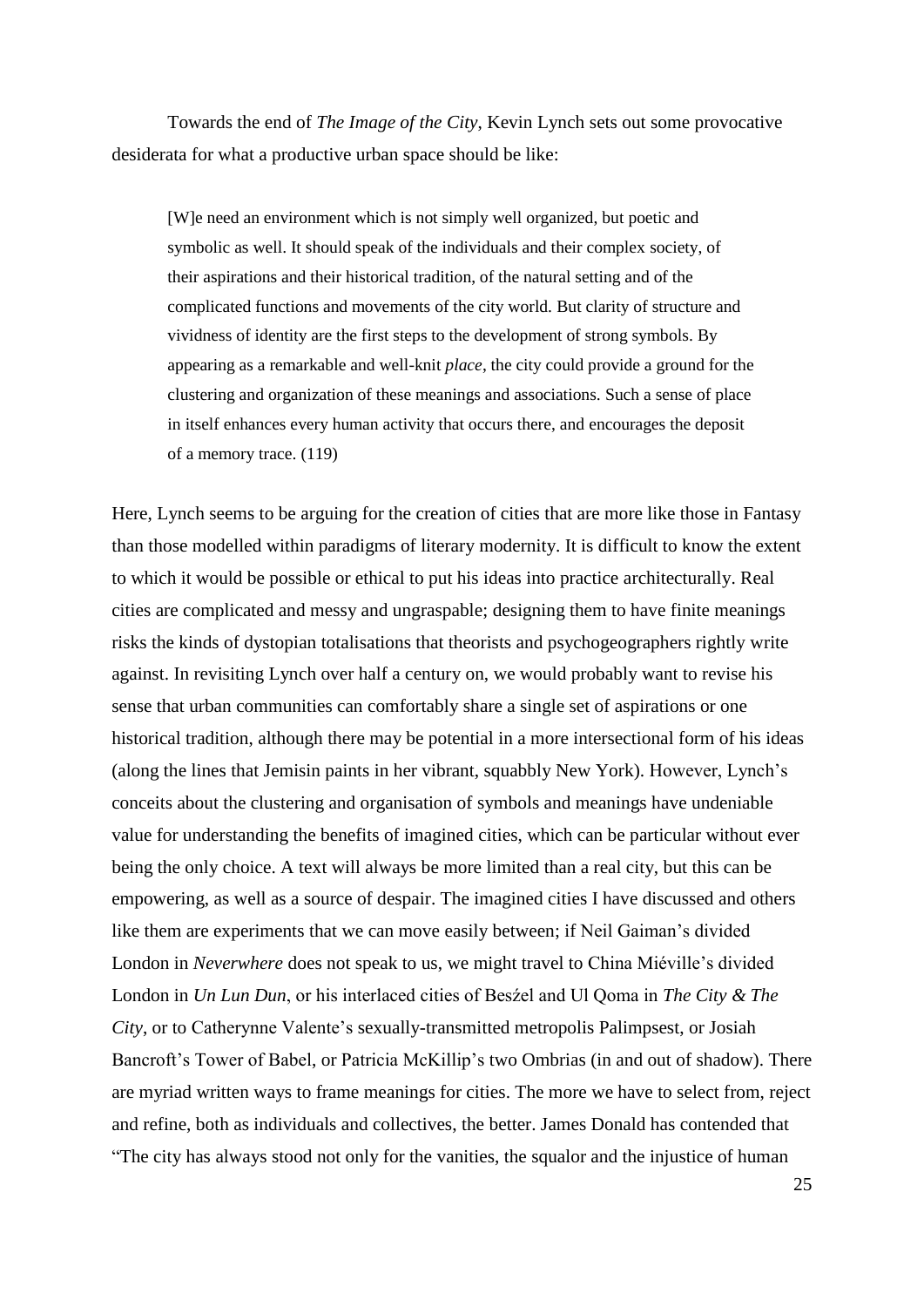society, but also for the aspiration to civilized sociation" (xi). While acknowledging, recoding and interrogating difference is a crucial part of city writing, dreaming out in stark terms how metropolises might be better or worse has powerful potential for thinking about how cities might draw us together, rather than casting us into ever-perplexed solitude. Like fantasies in general, imagined cities presents propositions that are transparently unreal while offering us the potential to choose experimental immersion. By asking us to imagine experiencing the world differently, they create a possibility for change.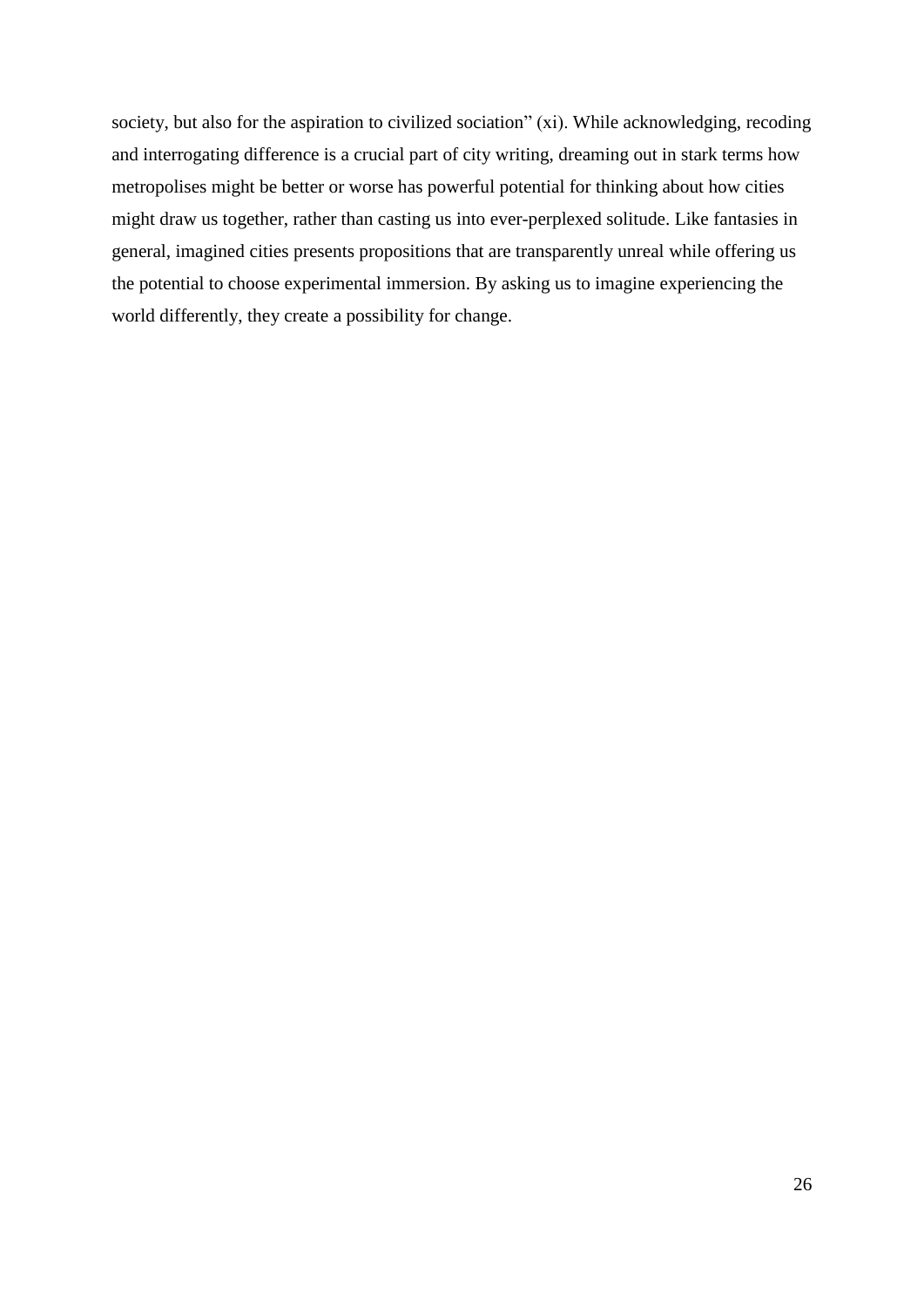# **Note**

<sup>1</sup> I am grateful to Beatrice Ashton-Lelliott, Karl Bell and Eilís Phillips for the invitation to think about this topic for their *Magical Cities* conference (University of Portsmouth, 15th June 2019) and to Brian Attebery, Dimitra Fimi, Robert Maslen, Rhys Williams, and the *JFA*'s three anonymous reviewers for invaluable feedback that helped me to develop my conference talk into this essay.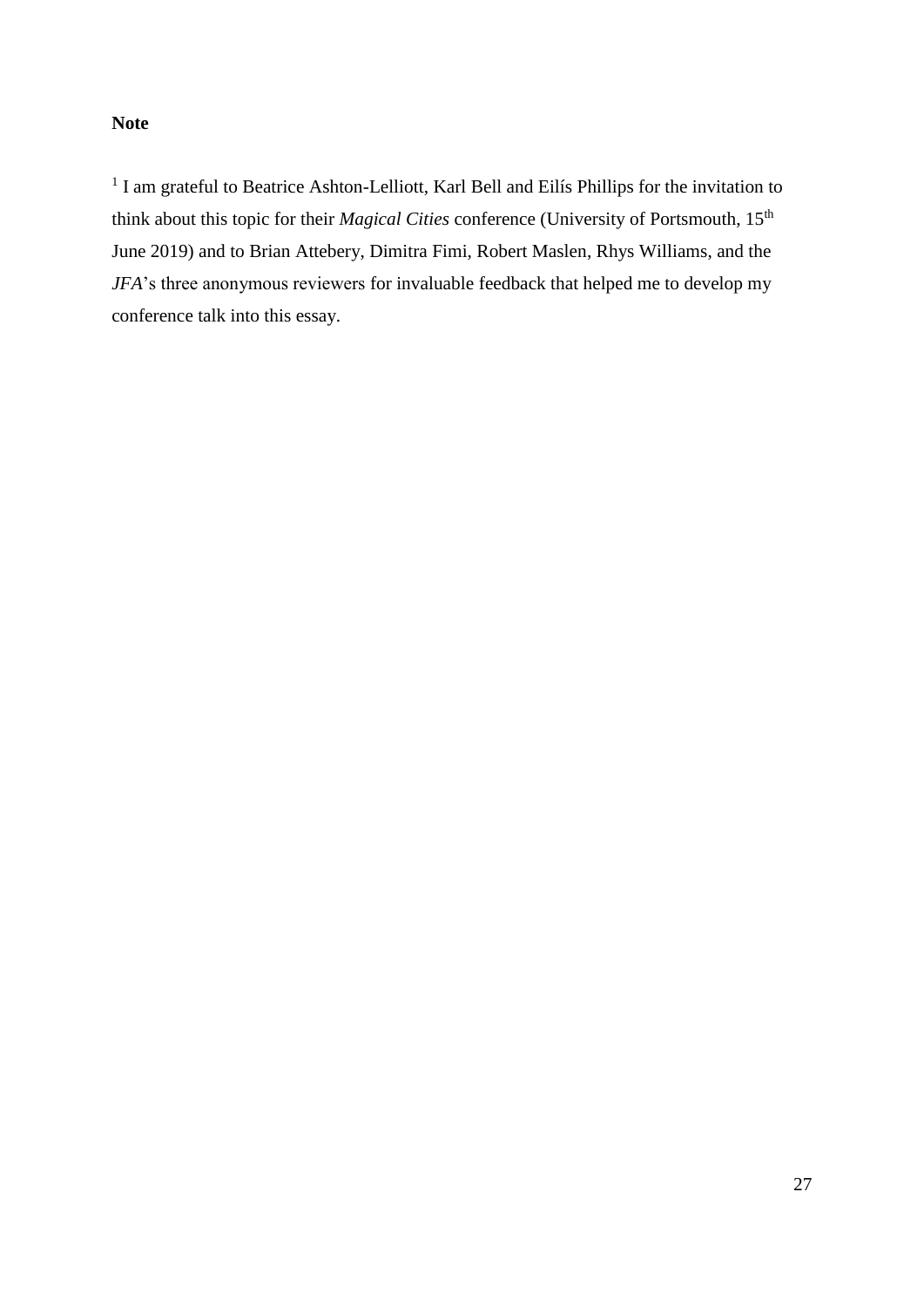## **Works Cited**

Alter, Robert. *Imagined Cities: Urban Experience and the Language of the Novel*. Yale UP, 2005.

Bancroft, Josiah. *Senlin Ascends*. Orbit, 2018.

Bloch, Ernst. *The Principle of Hope*. Translated by Neville Plaice, Stephen Plaice and Paul Knight, 3 vols, MIT Press, 1986.

Calvino, Italo. *Invisible Cities*. Translated by William Weaver, Vintage, 1997.

Calvino, Italo. *Six Memos for the Next Millennium*. Translated by Patrick Creagh, Harvard UP, 1988.

Chesterton, G.K. *The Napoleon of Notting Hill*. John Lane, 1904.

Cole, Teju. *Open City*. Faber & Faber, 2011.

de Certeau, Michel. "Walking the City." *The Practice of Everyday Life*, translated by Steven Rendall, University of California Press, 1984, pp. 91–110.

Donald, James. *Imagining the Modern City*. Athlone Press, 1999.

Ekman, Stefan. "Urban Fantasy: A Literature of the Unseen." *Journal of the Fantastic in the Arts*, Vol. 27, No. 3 (2016), pp. 452–469.

Eliot, T.S. *The Waste Land*. Boni and Liveright, 1922.

Gaiman, Neil. *Neverwhere*. BBC Books, 1996.

Harrison, M. John. "The Pastel City." *Viriconium*, Gollancz, 2000, pp. 23–152.

Harrison, M. John. "A Storm of Wings." *Viriconium*, Gollancz, 2000, pp. 183–361.

Harrison, M. John. "A Young Man's Journey to Viriconium." *Viriconium*, Gollancz, 2000, pp. 541–562.

Irvine, Alexander C. "Urban Fantasy." *The Cambridge Companion to Fantasy*, edited by Edward James and Farah Mendlesohn, Cambridge UP, 2012, pp. 200–213.

Jemisin, N.K. *The City We Became*. Orbit, 2020.

*King James Bible* (1611 text).

Le Guin, Ursula K. "Introduction." *The Real and The Unreal: Volume 2 – Outer Space, Inner Land*s, Gollancz, 2015, pp. vii–x.

Le Guin, Ursula K. "The Ones Who Walk Away from Omelas." *The Real and The Unreal: Volume 2 – Outer Space, Inner Lands*, Gollancz, 2015, pp. 1–7.

Lehan, Richard. *The City in Literature: An Intellectual and Cultural History*. University of California Press, 1998.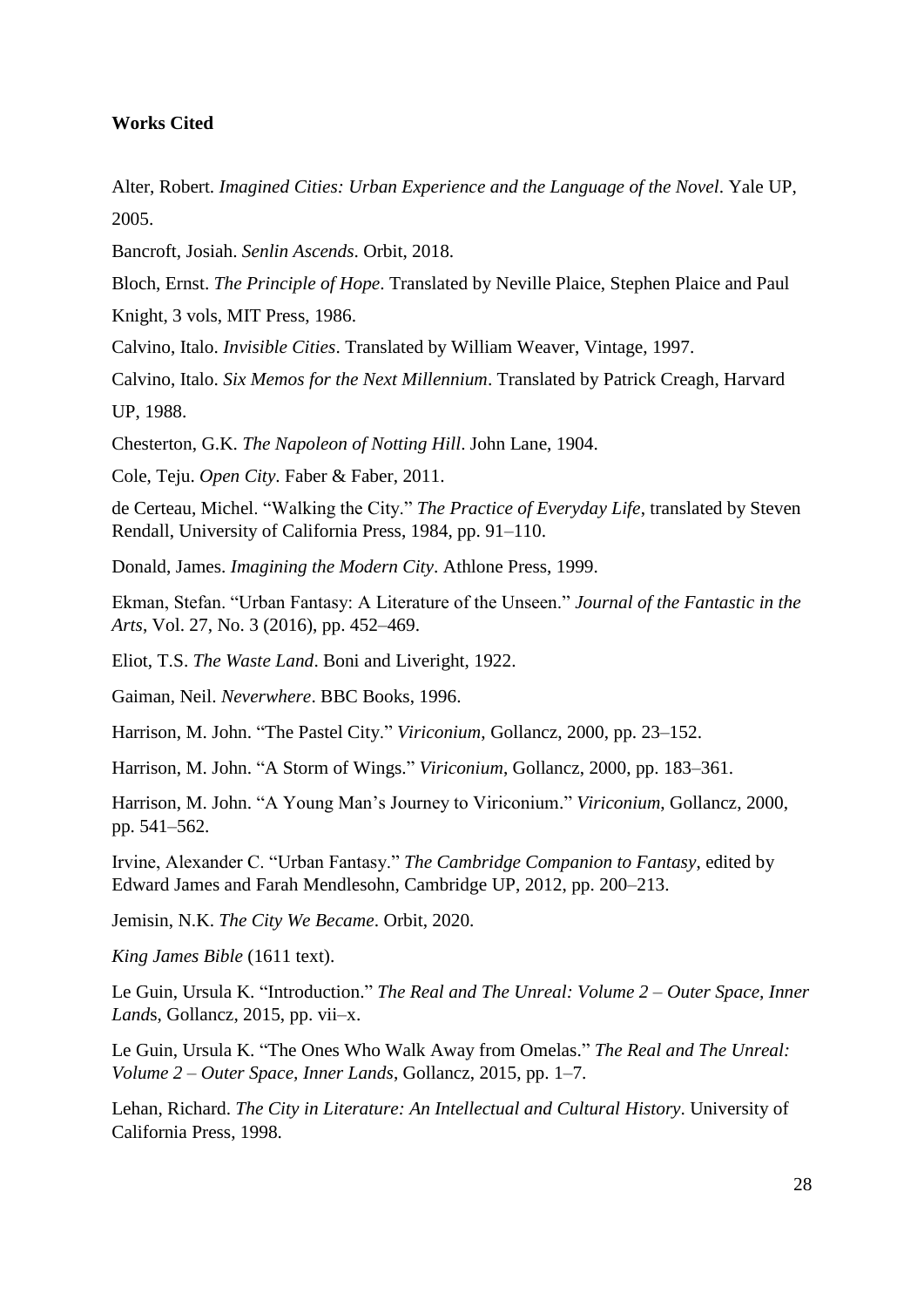Lynch, Kevin. *The Image of the City.* MIT Press, 1960.

Macfarlane, Robert. *Underland: A Deep Time Journey*. Hamish Hamilton, 2019.

McKillip, Patricia. *Ombria in Shadow*. Ace, 2002.

Miéville, China. *The City & The City*. Macmillan, 2009.

Miéville, China. "The Conspiracy of Architecture: Notes on a Modern Anxiety." *Historical Materialism*, Vol. 2, No. 1 (1998), pp. 1–32.

Miéville, China. *Un Lun Dun*. Macmillan, 2007.

Mumford, Lewis. *The Culture of Cities*. Harcourt, Brace and Company, 1938.

Pratchett, Terry. *Hogfather*. Victor Gollancz, 1996.

Pratchett, Terry. *Jingo*. Random House, 2009.

Pratchett, Terry. *Moving Pictures*. Corgi, 1991.

Pratchett, Terry. *Night Watch*. Corgi, 2003.

Pratchett, Terry. *Raising Steam*. Random House, 2013.

Sinclair, Iain. "Skating on Thin Eyes: The First Walk." *Lights Out for the Territory*, Vintage, 1997, pp. 1–54.

Tolkien, J.R.R. *The Lord of the Rings*. Grafton, 1992.

Valente, Catherynne. *Palimpsest*. Bantam Spectra, 2009.

Wordsworth, William. *The Prelude, or Growth of a Poet's Mind*. Edward Moxon, 1850.

Young, Helen. *Race and Popular Fantasy Literature: Habits of Whiteness*. Routledge, 2016.